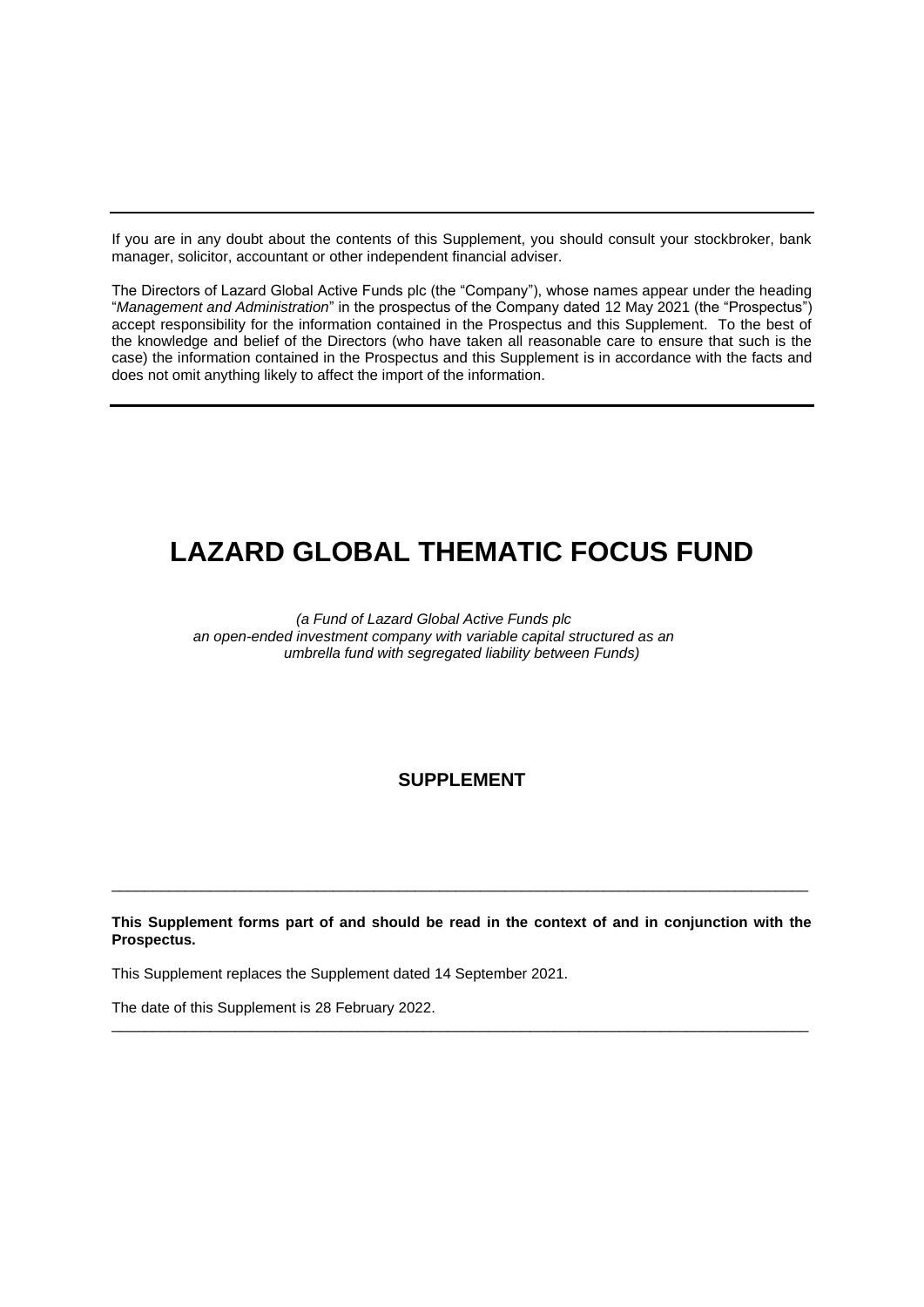## **CONTENTS**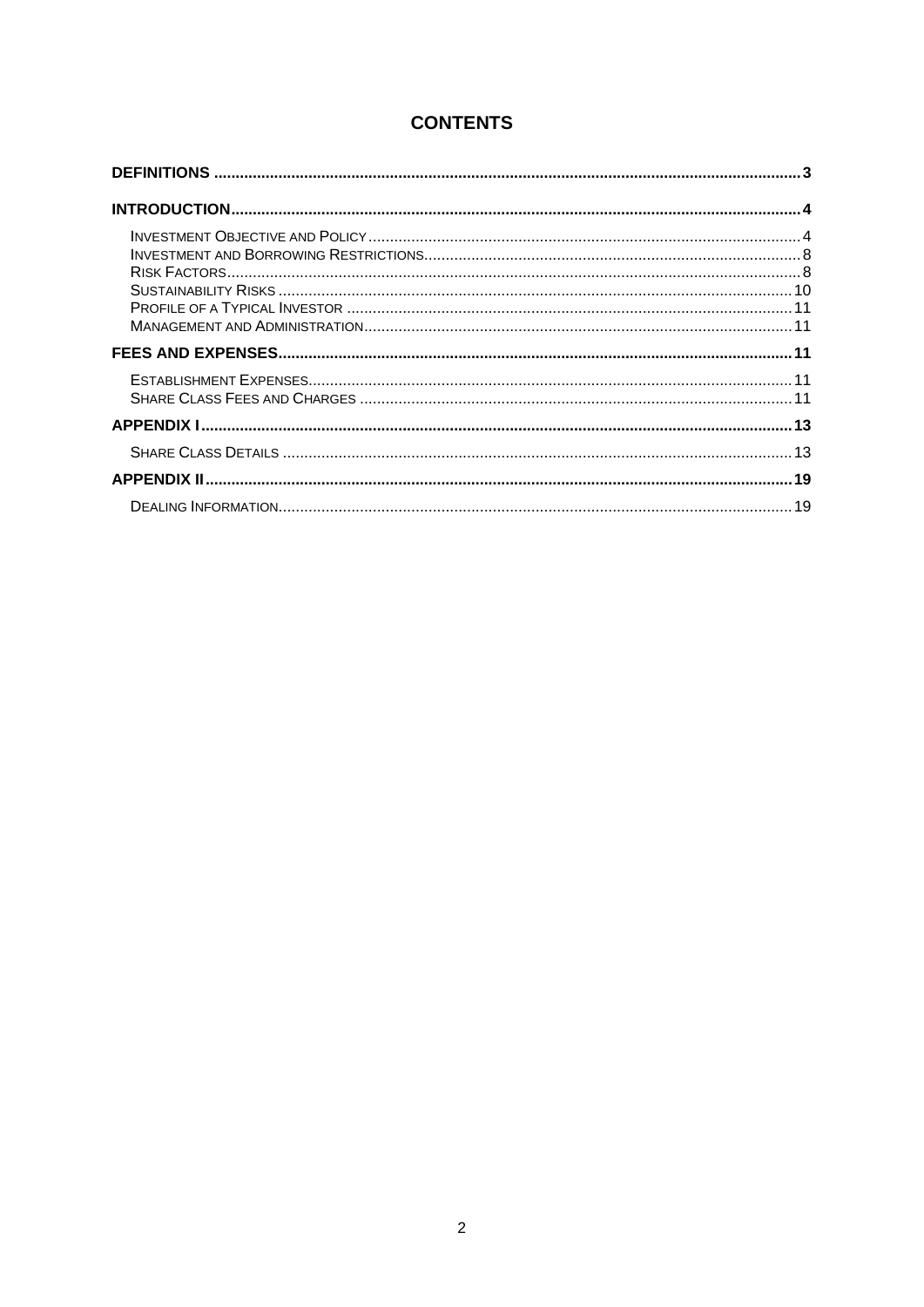### **DEFINITIONS**

*"Fund",* Lazard Global Thematic Focus Fund.

"*Hedged Share Classes*", those classes of Shares specified in Appendix I of this Supplement as being hedged Share classes.

*"Initial Offer Period",* the period during which Shares of a particular class or classes in the Fund are initially on offer as set out in this Supplement or such earlier or later period as the Directors, at their discretion, may determine and notify to the Central Bank.

*"Initial Offer Price",* the price per Share at which Shares of a particular class may be subscribed for during the relevant Initial Offer Period.

*"Investment Grade"*, a rating of at least Baa3/BBB- by Moody's, Standard & Poor's or another recognised credit rating agency.

*"Investment Manager"*, Lazard Asset Management LLC and/or such other person as may be appointed, in accordance with Central Bank Requirements, to provide investment management services to the Fund.

*"Share(s)",* share(s) of the Fund.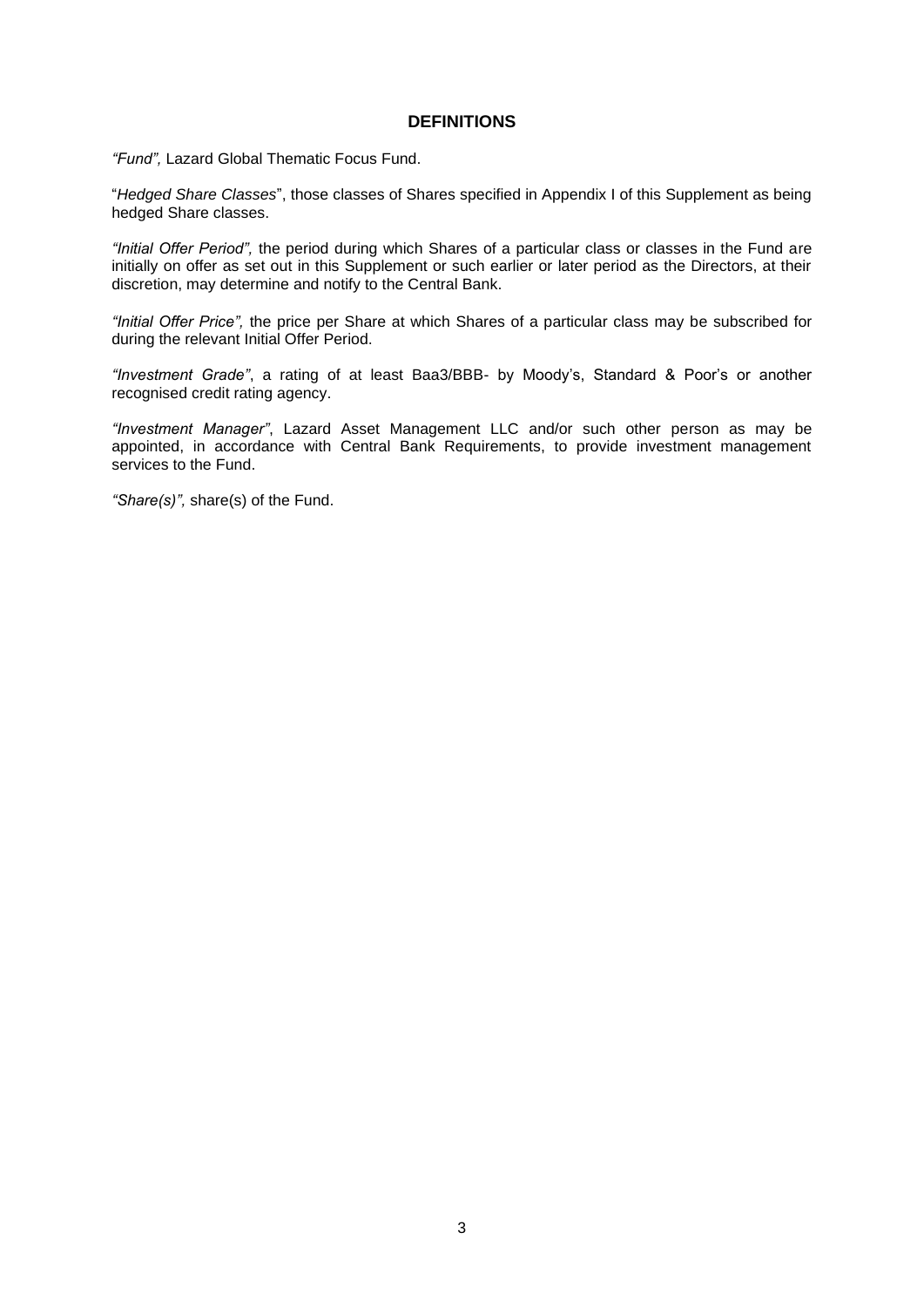## **LAZARD GLOBAL THEMATIC FOCUS FUND**

## **INTRODUCTION**

The Company is authorised in Ireland by the Central Bank as a UCITS for the purposes of the Regulations. The Fund was approved by the Central Bank on 20 November 2019.

This Supplement forms part of the Prospectus and should be read in conjunction with the general description of the Company contained in the current Prospectus (together with the most recent annual and semi-annual reports).

The Company is structured as an umbrella fund in that the share capital of the Company may be divided into different classes of shares with one or more classes representing a separate fund of the Company. Each fund may have more than one share class.

Details of the available classes of Shares in this Fund are set out in **Appendix I** to this Supplement.

As at the date of this Supplement, there are no other Share classes in the Fund apart from those listed in Appendix I, but additional share classes may be added in the future in accordance with Central Bank Requirements.

The base currency of the Fund is the US Dollar. Share classes denominated in a currency different to the Fund's base currency (with the exception of the Hedged Share Classes) will not be hedged against movements in the base currency of the Fund.

Dealing information, including a description of the procedures for subscribing and redeeming Shares, settlement deadlines, dealing frequency and pricing is set out in **Appendix II** to this Supplement.

**An investment in the Fund should be viewed as medium to long term and should not constitute a substantial portion of an investment portfolio and may not be suitable for all investors.** 

## **Investment Objective and Policy**

#### **Investment Objective**

The investment objective of the Fund is to achieve long-term capital growth.

### **Investment Policy**

The Fund will seek to achieve its investment objective by investing primarily in an actively managed, diversified portfolio of established, well managed companies located around the world which have a market capitalisation of greater than US\$1 billion at the time of purchase and whose securities are listed or traded on Regulated Markets worldwide ("Investee Companies").

The Fund will accordingly be invested primarily in equities and equity-related securities (i.e. shares, including common and preferred stock, warrants and rights, ADRs, and GDRs) of or relating to Investee Companies. This may include China A-Shares acquired through either the Shanghai-Hong Kong Stock Connect or the Shenzhen-Hong Kong Stock Connect.

In seeking to achieve the investment objective of the Fund, the Investment Manager intends to pursue a thematic investment approach that is proprietary to the Investment Manager and which aims to identify significant macroeconomic trends or 'themes' (resulting from changes over time in global economic and social factors such as, for example, demographics, lifestyles, governmental policies and spending, regulations, technological innovation or the environment) and the underlying investments that stand to benefit from or which are best placed to take advantage of those trends. Examples of such themes or trends might include: companies employing data and digital technology in order to profit from demand for credit and financial services in emerging markets or business-tobusiness models exploiting artificial intelligence technologies to provide higher value-added solutions to customers.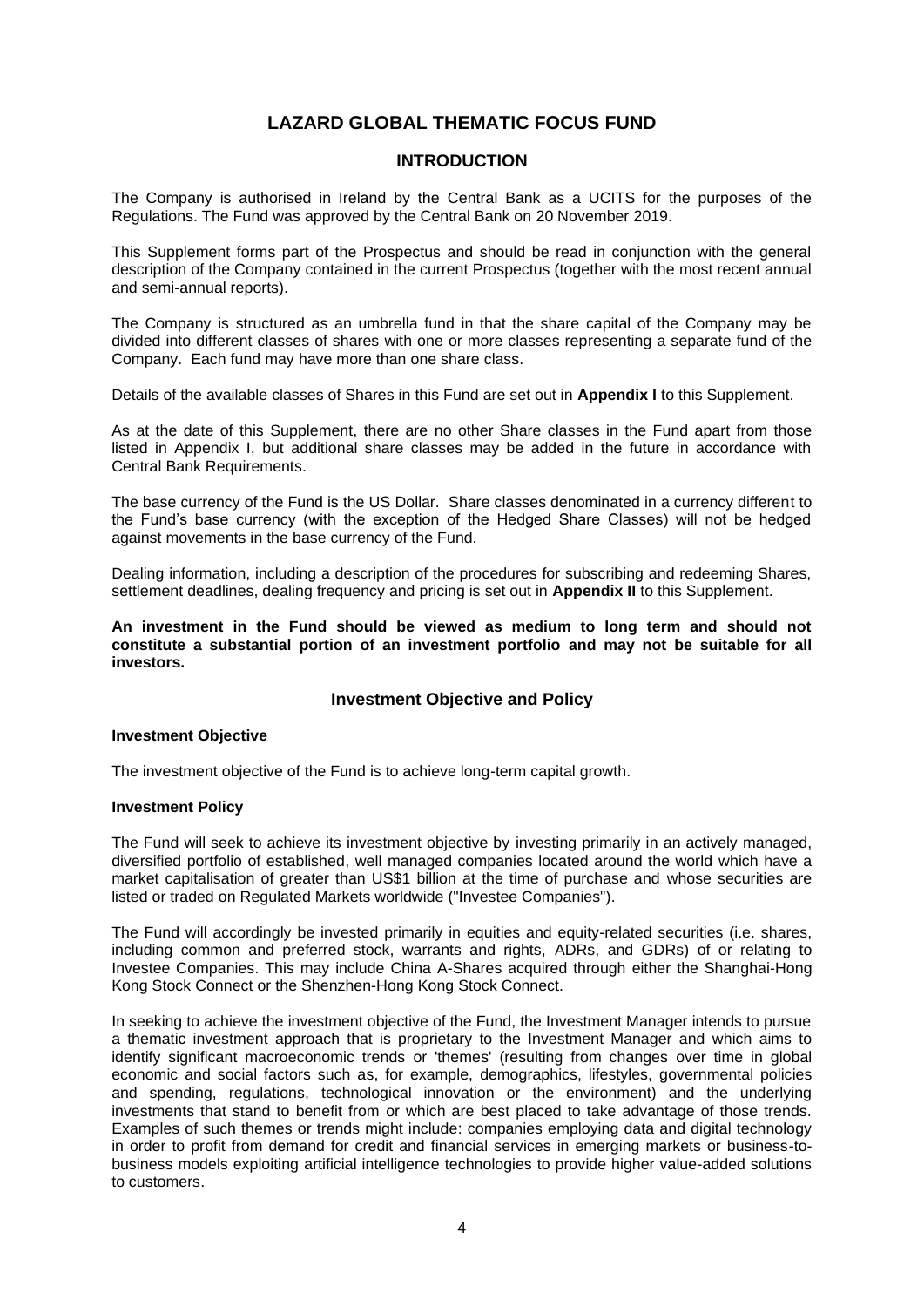The Investment Manager will accordingly seek to identify Investee Companies, which, in the Investment Manager's view based upon its proprietary research, are likely to benefit from the global long-term market themes/trends it identifies and will then select the stocks in which the Fund will invest taking into account factors such as the quality, growth prospects and valuation of the identified Investee Companies, all of which factors are assessed and identified by the Investment Manager through the bottom-up fundamental company research undertaken by the Investment Manager's team of analysts.

This fundamental analysis is conducted to develop an in-depth understanding of the fundamentals of each Investee Company coming within the investable universe. This is achieved, for example, through examining a company's financials and analysing a company's quality and depth of management (i.e. the calibre and effectiveness of the company's management team). It is also achieved by assessing a company's competitive environment (i.e. the environment in which a business competes and functions and its position relative to its competitors), return potential (a company's potential for growth and generation of profits) and valuation (the value attributed to a company based on earnings, cash flows, profits etc). By undertaking this form of investment analysis, the Investment Manager builds an understanding of each stock's risk-reward profile.

In addition to this traditional form of investment analysis (as outlined above), consideration of ESG (environmental, social and governance) factors is also fully integrated into the Fund's investment process, as such factors are deemed to have a potential material impact on the valuations and financial performance of securities within the Fund's investment universe.

The Investment Manager's research on each issuer under consideration for investment includes assessment against a proprietary Sustainability Framework rating matrix for discrete environmental, socio-economic and corporate governance issues – i.e. the Sustainability Framework is designed to identify material strong or weak practices relating to labour relations, employee health/safety, community impact, sustainability of raw materials, supply chain and similar resources, sustainability of product and services, management accountability, corruption controls and regulatory compliance, among other matters. The Investment Manager's Sustainability Framework rating matrix is informed by data such as company reports and extra-financial sources, data and information from the sources described in the section of this Supplement entitled 'Sustainability Risk' as well as by the Investment Manager's engagement with senior management of issuers. Companies that fail to pass the minimum threshold specified by the Sustainability Framework rating matrix are excluded from selection for the portfolio. Issues identified by this ESG analysis may cause the Investment Manager to conduct additional analysis to understand the potential financial risks associated with an investment.

In addition to the foregoing, the Investment Manager applies an ESG exclusion policy which prohibits the Fund from investing in or seeking exposure to securities of issuers involved in the manufacture or production of controversial weapons (i.e. weapons of mass destruction, nuclear weapons, biological weapons, chemical weapons, depleted uranium weapons, cluster munitions or landmines). In addition, the Fund also excludes companies considered by the Investment Manager to be significantly involved in the production of tobacco or in the generation, extraction and/or refining of certain fossil fuels. The Fund may however invest in companies that provide equipment and services to the energy and mining sectors. The Investment Manager continually monitors and re-evaluates companies and sectors that should be considered for exclusion.

The Investment Manager will in this way seek to construct a well diversified portfolio of holdings in Investee Companies that in its opinion are fundamentally attractive, relatively undervalued and highly marketable and which are well positioned to take advantage of the macroeconomic themes or trends which the Investment Manager has identified as likely to affect stock market performance. The Investment Manager will do this with the aim of creating an overall portfolio that displays more robust (less risky) characteristics and greater upside potential than the market.

Geographic, sectoral and industrial exposures and weightings within the portfolio may change over time in accordance with the themes and trends identified through the Investment Manager's ongoing research and are also considered within the context of the continuous risk assessment process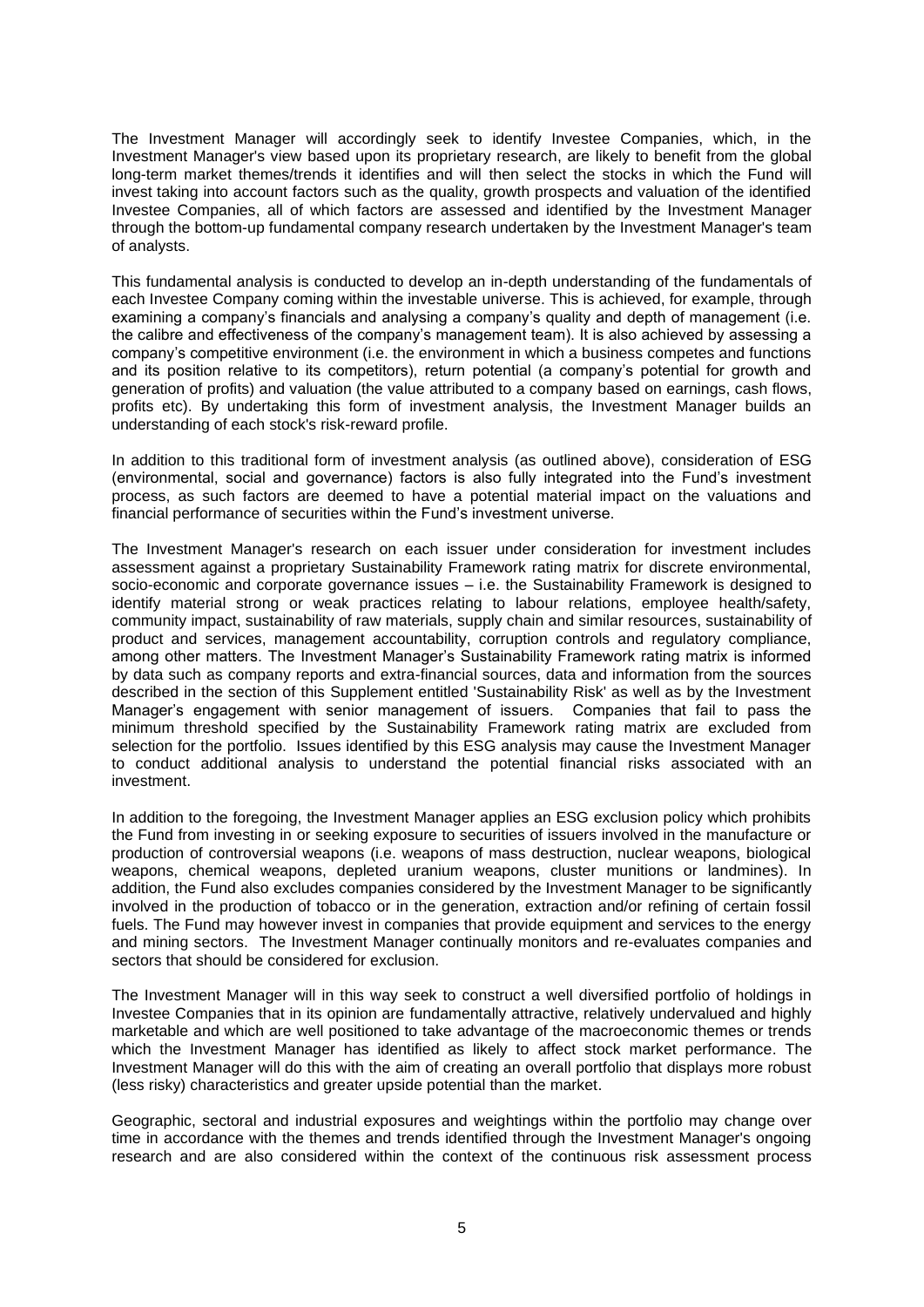(which monitors, amongst other things, issuer concentration, sectoral concentration and the liquidity profile of the portfolio) to which the portfolio is subject with a view to ensuring sufficient diversification.

The Investment Manager retains the flexibility to invest in up to 60% of the Fund's Net Asset Value in securities of companies located in emerging markets. Investment in securities listed or traded on the Regulated Markets of Russia shall not exceed 10% of the Fund's Net Asset Value at any time and shall be limited to securities that are listed/traded on the Moscow exchange.

As the Fund's portfolio will be comprised primarily of equities it is likely that the Fund's Net Asset Value will exhibit significant volatility.

In addition to investment in equities and equity-related securities, the Fund may also invest in the units or shares of open ended collective investment schemes, including exchange traded funds, which provide exposure consistent with the investment policy of the Fund. Aggregate investment by the Fund in open ended collective schemes shall not exceed 10% of the Fund's Net Asset Value at any time.

#### *Investment in FDI*

Subject to the conditions and within the limits laid down by the Central Bank, the Fund may also engage in transactions in FDI for hedging and efficient portfolio management purposes only. Investment by the Fund in FDI shall be in accordance with the provisions of Appendix II of the Prospectus and the Company's risk management process for the time being in place and approved by the Central Bank.

The FDI in which the Fund may invest are as follows:

- currency forwards (being contracts that may be used to lock in the price/exchange rate at which a specified amount of one currency can bought or sold in another currency at a specified future date);
- equity index futures (being exchange-traded contracts that provide for the receipt or payment of cash based upon the performance of an underlying equity index by reference to a pre-determined future date);
- total return swaps (being contracts between two counterparties pursuant to which cash flows from two references assets, baskets of assets or indices are exchanged as they are received for a predetermined period); and/or
- warrants and rights (which are issued by a company to allow holders to subscribe for additional securities issued by that company).

Currency forwards may be used by the Fund to hedge currency risk arising at share class level (see further below), while equity index futures and total return swaps on single stocks (equity), baskets of equities and UCITS-eligible equity indices may be used by the Fund to provide equity exposure consistent with the Fund's investment policy and as a more efficient (whether from a costs or risk perspective) alternative to investing directly. No swap counterparty will have discretion over the composition of the Fund's portfolio or over the assets/indices underlying the total return swaps in which the Fund invests. Neither will the approval of any counterparty be required in relation to any investment portfolio transaction undertaken by the Investment Manager for and on behalf of the Fund.

The Fund may also hold warrants and rights. Typically, however, warrants and rights will only be acquired passively as a result, for example, of corporate action and it is not the intention of the Fund to actively trade in warrants or rights.

#### *SFTR*

The Fund does not engage in Securities Financing Transactions as contemplated by the SFTR.

Additionally, it is expected that in normal circumstances the Fund will not have assets subject to *'Total*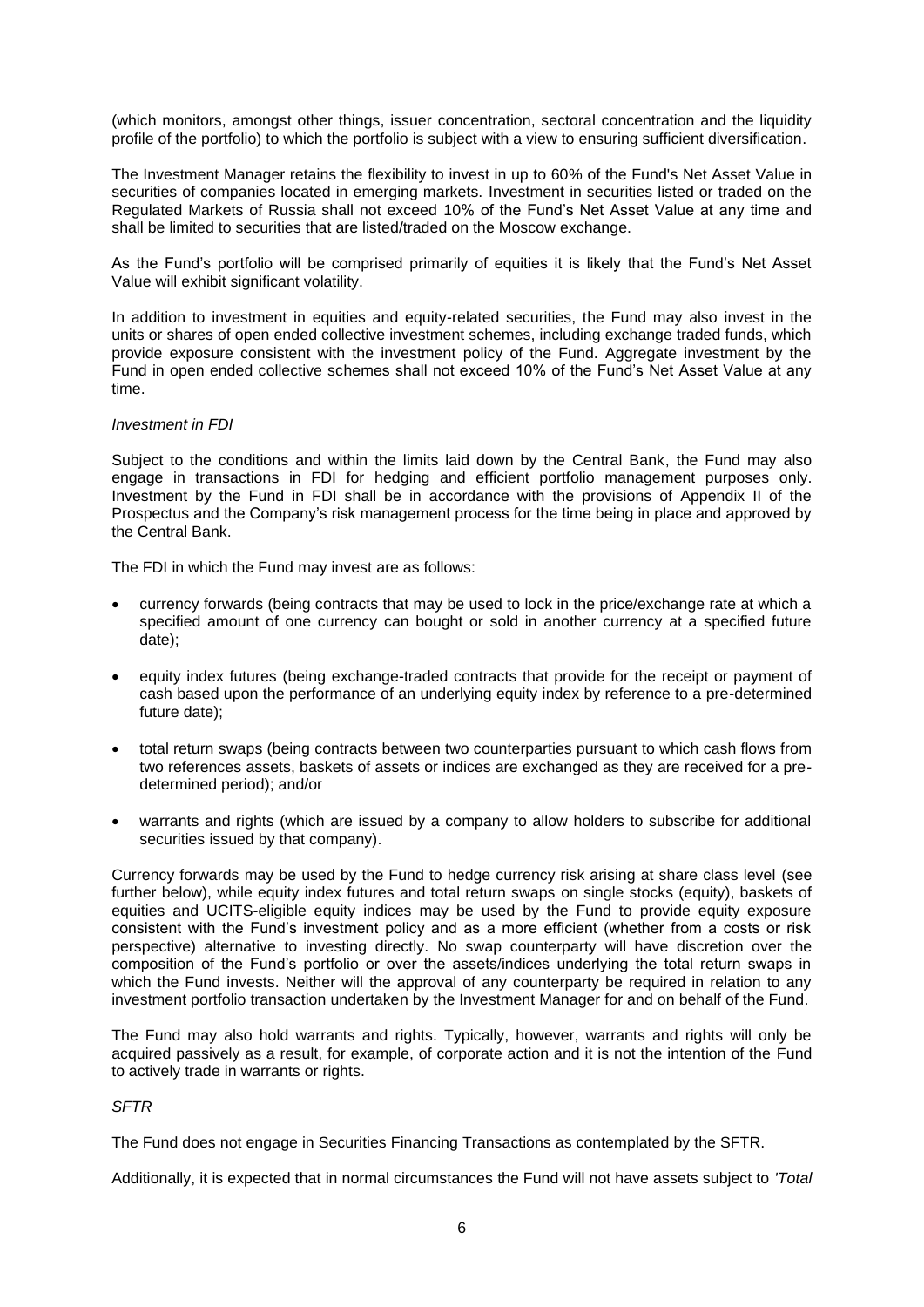*Return Swaps*' as such term is defined in accordance with the SFTR. The maximum proportion of the Fund's Net Asset Value that can, however, at any time be subject to such FDI at the Investment Manager's discretion is 10%.

### *Leverage*

Should the Investment Manager invest in FDI on behalf of the Fund, the Fund's global exposure, being the incremental exposure and leverage generated by the Fund through its use of FDI, including instruments which embed a derivative element, will be calculated on at least a daily basis using the commitment approach. It is not intended, however, that the Fund will be leveraged in excess of 10% of its Net Asset Value as a result of its investments in such FDI.

#### *Cash and near cash equivalents*

Although it is intended that the Fund will normally be invested in accordance with the investment policies outlined above, the Investment Manager at all times retains the flexibility to allocate a portion of the Fund's Net Asset Value to cash (exclusive of cash held for the settlement of transactions) in circumstances where it is satisfied that it is in the best interests of the Fund to do so. In such circumstances, the Investment Manager may seek to maximise the value of such cash holdings to the Fund, by investing in cash equivalent securities such as short-term fixed income securities including commercial paper (i.e. Investment Grade short term paper issued by credit institutions) and money market obligations such as short and medium term treasury bills and treasury notes (both fixed and floating rate), certificates of deposit and bankers acceptances.

#### *General*

The securities in which the Fund will invest shall, subject to the Regulations, be listed and/or traded on the Regulated Markets set out in Appendix I of the Prospectus.

All of the Fund's investments will be made in accordance with the restrictions set out in Appendix III of the Prospectus.

#### *Benchmark*

Performance of the Fund will be measured against the MSCI ACWI (All Country World) Index, Ticker: MXWD (the "Benchmark Index"). The Benchmark Index is a free float-adjusted market capitalisation weighted index that is designed to measure the equity market performance of developed and emerging markets.

In pursuing its investment objective, the Fund will aim to outperform the Benchmark Index. However, the Fund does not target any particular level of outperformance of the Benchmark Index as an objective.

As the Fund is actively managed (meaning that the Investment Manager has discretion over the composition of the Fund's portfolio subject to its stated investment objective and policy as set out above), securities selection is not constrained by the Benchmark Index. Neither does the strategy pursued by the Fund impose limits on the extent to which portfolio holdings and/or weights must adhere to or may diverge from the composition of the Benchmark Index. The Fund has full flexibility to invest in markets and securities not represented in the Benchmark Index, and indeed is likely only ever to hold a small fraction of the constituent securities of the Index.

The Directors reserve the right, if they consider it in the interests of the Fund to do so and with the consent of the Depositary, to substitute another index for the Benchmark Index, in the circumstances set out in the section of the Prospectus entitled "*Benchmark Indices*".

#### **Currency Hedging Policy**

#### *Hedging at Portfolio Level*

It is not intended to hedge currency exposures at the level of the Fund's portfolio.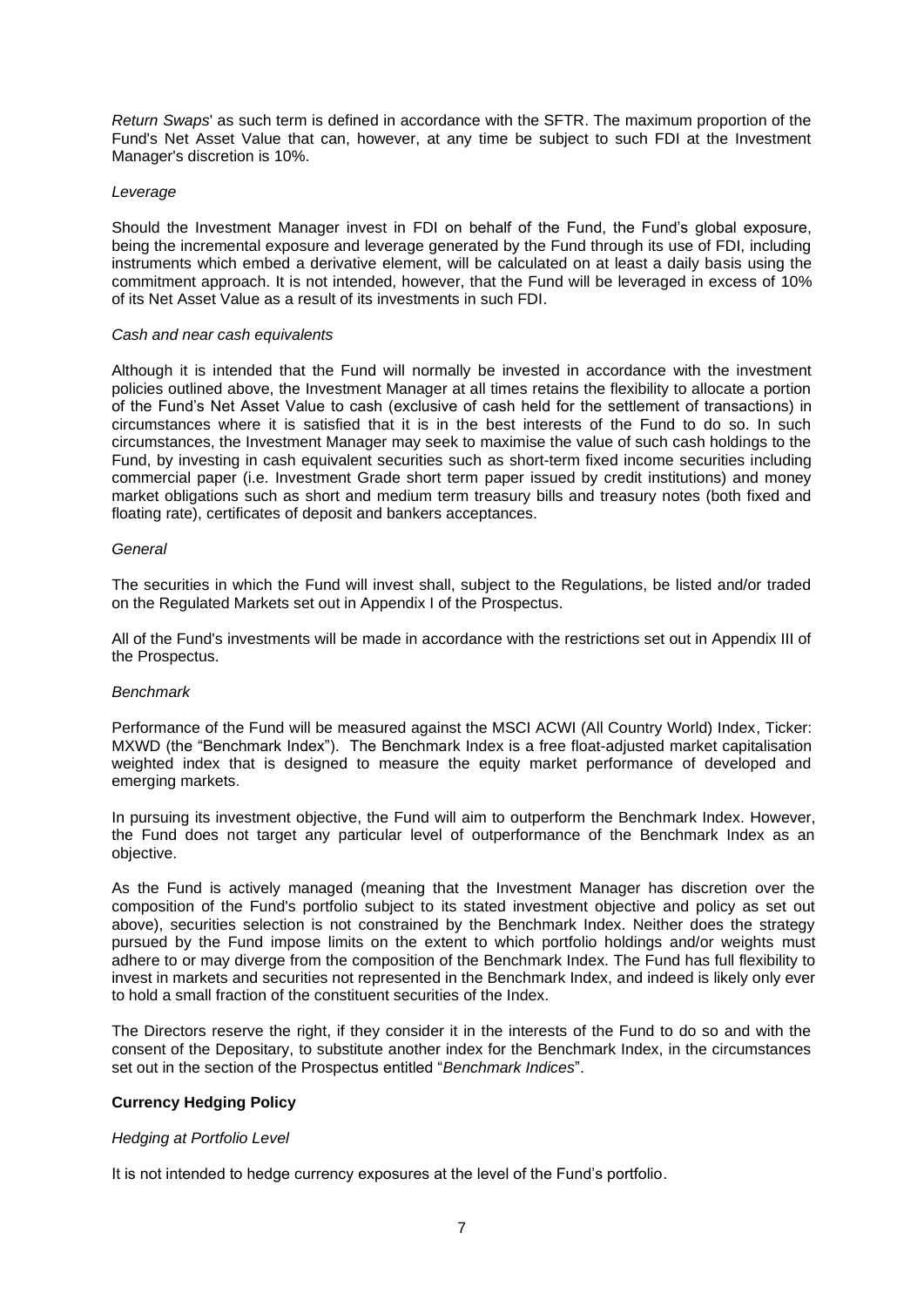### *Hedging at Share Class Level*

The Fund may, however, invest in currency forward exchange contracts, in order to provide protection against exposure to currency risk arising at the Share class level. There can be no guarantee however that such currency hedging transactions will be successful or effective in achieving their objective.

The purpose of such currency hedging transactions is to provide protection against movements of the currency in which a Share class is denominated relative to the Fund's base currency, where different. To the extent that such hedging transactions are successful, the performance of the relevant Hedged Share Class is likely to move in line with the performance of the Fund's Investments and Shareholders of the Hedged Share Class will not benefit as a result of a decline in the value of the currency in which the class is denominated relative to the base currency of the Fund or relative to the currencies in which the assets of the Fund are denominated. To the extent that the Fund employs strategies aimed at hedging certain Share classes, there can be no assurance that such strategies will be effective.

The costs and related liabilities/benefits arising from instruments entered into for the purposes of hedging currency exposure for the benefit of any particular Hedged Share Class of the Fund shall be attributable exclusively to the relevant Share class.

Currency exposure will not exceed 105% of the Net Asset Value of the relevant Hedged Share Class. All transactions will be clearly attributable to the relevant Hedged Share Class and currency exposures of different Share classes will not be combined or offset. The Company will have procedures in place to monitor hedged positions and to ensure that over-hedged positions do not exceed 105% of the Net Asset Value of the relevant Hedged Share Class and that under-hedged positions do not fall short of 95% of that portion of the Net Asset Value of the relevant Hedged Share Class which is to be hedged against currency risk. As part of this procedure, the Company will review hedged positions in excess of 100% of the Net Asset Value of the relevant Hedged Share Class and any under-hedged positions on at least a monthly basis to ensure they are not carried forward from month to month. While not the intention of the Company, overhedged or underhedged positions may arise due to factors outside the control of the Company.

## **Investment and Borrowing Restrictions**

The Company is a UCITS and accordingly the Fund is subject to the investment and borrowing restrictions set out in the Regulations and Central Bank Requirements. These restrictions are set out in detail in Appendix III to the Prospectus.

The Fund qualifies as an *"equity fund"* for the purpose of the German Investment Tax Act ("GITA") in that at least 51% of the Fund's Net Asset Value will at all times be invested in equity securities which are listed on a stock exchange or traded on an organised market. For the avoidance of doubt, the term "equity securities" in this particular context does not include units or shares of investment funds or REITs (Real Estate Investment Trusts). Relevant investors should refer to the section of the Prospectus entitled "*German Taxation*" for further information on the impact of GITA.

## **Risk Factors**

Shareholders and potential investors should consider and take account of the risk factors set out in the Prospectus (in particular the risks under the headings *"Market Fluctuations", "Active Management Risk",* "*Emerging Markets Risk Factors*", "*Risks Associated with Investments in Russia*" and "*Equity Market Risk*") in addition to those set out below.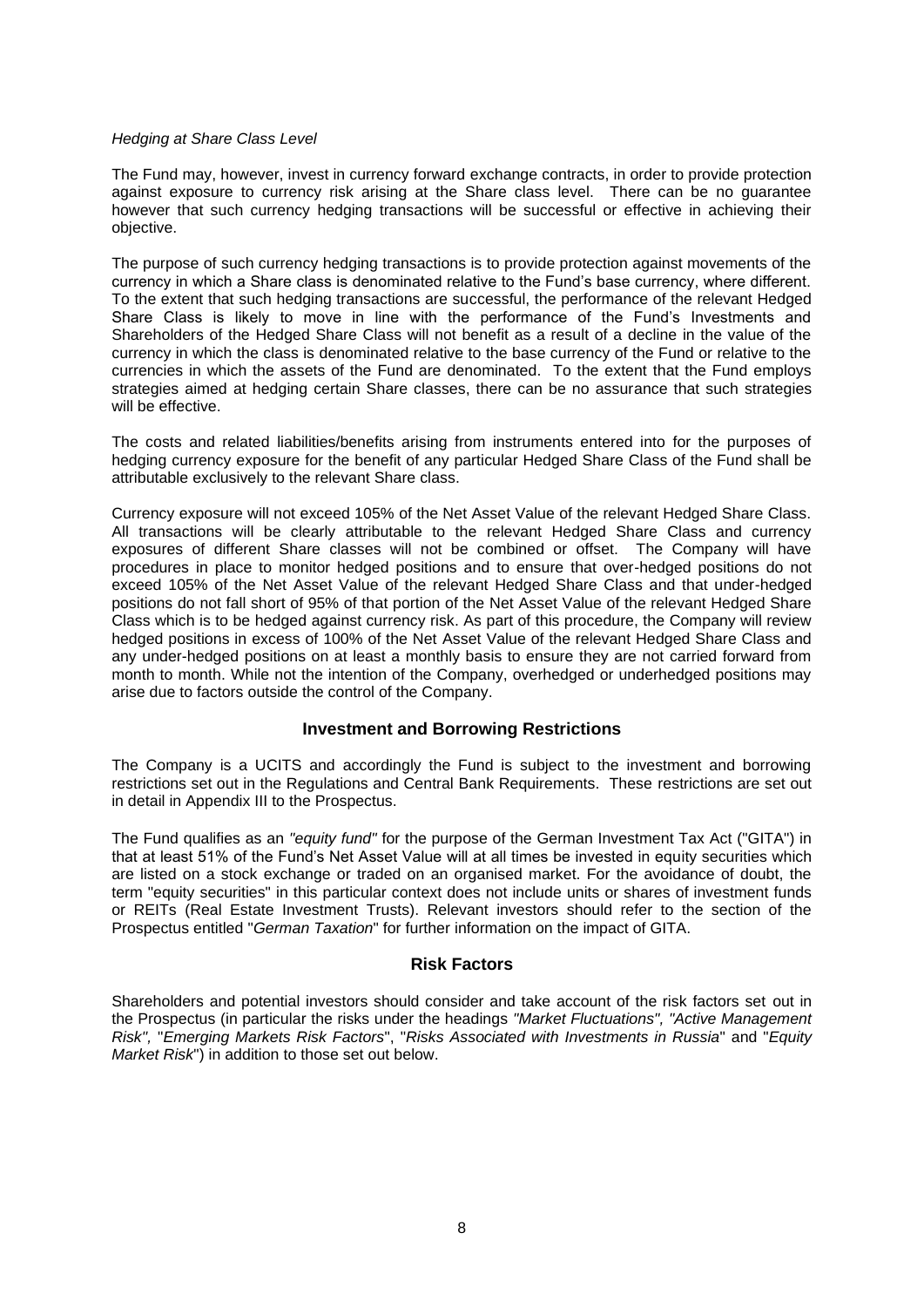### *Exchange Rate Risk*

The base currency of the Fund is the US Dollar. Share classes denominated in a currency different to the Fund's base currency (with the exception of the Hedged Share Classes) will not be hedged against the base currency and will, accordingly be subject to exchange rate risk in relation to the Fund's base currency.

The Fund has the flexibility to invest in assets denominated in currencies different to the base currency of the Fund. However, it is not intended to hedge such currency exposures against the Fund's base currency and the Fund may therefore be affected unfavourably due to fluctuations in the relevant rates of exchange.

#### *Risks linked with dealing in securities in China via Stock Connect*

The Fund may invest and have direct access to certain eligible China A-Shares via the Shanghai-Hong Kong Stock Connect and/or the Shenzhen Hong Kong Stock Connect (together "Stock Connect"). Stock Connect is a securities trading and clearing linked programme developed by Hong Kong Exchanges and Clearing Limited, Shanghai Stock Exchange, Shenzhen Stock Exchange and China Securities Depository and Clearing Corporation Limited, with an aim to achieve mutual stock market access between the People's Republic of China and Hong Kong. Investing in the People's Republic of China via Stock Connect bypasses the requirement to obtain RQFII status, which is required for direct access to either of the Shanghai Stock Exchange or the Shenzhen Stock Exchange.

Under Stock Connect, overseas investors (including the Fund which invests in China A-Shares) may be allowed, subject to rules and regulations issued/amended from time to time, to trade certain China A-Shares listed on either the Shanghai Stock Exchange or the Shenzhen Stock Exchange.

Stock Connect is subject to quota limitations measuring total purchases and sales of securities via Stock Connect. Buy orders and sell orders offset each other for the purposes of the quota. For example, if the daily quota is exceeded, buy orders will be rejected until the next trading day. The quota is not particular to the Fund or its Investment Manager, it is applied to the market as a whole and this may restrict the Fund's ability to deal via Stock Connect on a timely basis and may impact on the Fund's ability to implement its investment strategy effectively.

Investors should also note that a security may be recalled from the scope of Stock Connect. This may adversely affect the Fund's ability to meet its investment objective, e.g. when it wishes to purchase a security which is recalled from the scope of Stock Connect. In addition, should a security be recalled from the scope of Stock Connect, there is a risk that the Fund may lose some or all of the value of the security, if there are insufficient funds to pay all participants in Stock Connect.

The precise nature and rights of the Fund as the beneficial owner of China A Shares through the Stock Connect programme is not well defined and enforcement of rights under Chinese law therefore is uncertain.

Under Stock Connect, China A Shares listed companies and trading of China A Shares are subject to market rules and disclosure requirements of the China A Shares market. Any changes in laws, regulations and policies of the China A Shares market or rules in relation to Stock Connect may affect share prices. Foreign shareholding restrictions and disclosure obligations are also applicable to China A Shares.

To facilitate investors, whose China A Shares are listed on either the Shanghai or Shenzhen Stock Exchanges and are maintained with custodians, to sell those securities without having to pre-deliver them from their custodians to their executing brokers, an enhanced pre-trade checking model (or "SPSA Model") was introduced.

Under the SPSA Model, an investor, whose China A shares are maintained with a custodian that is registered and admitted to participate in the Central Clearing and Settlement System operated by Hong Kong Securities Clearing Company Limited ("CCASS"), can request such custodian to open a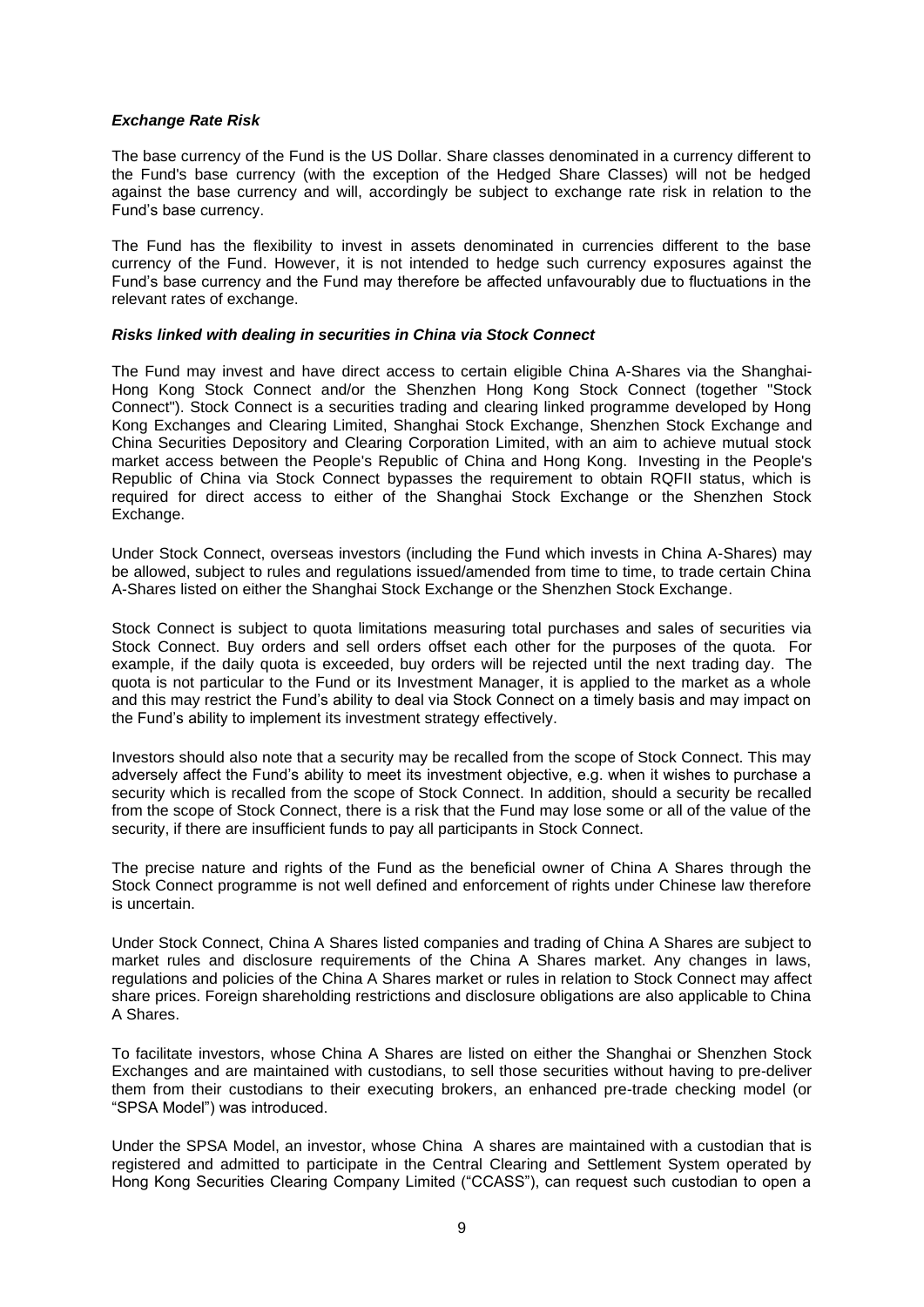special segregated account ("SPSA") in CCASS to maintain its holdings in such securities. Each SPSA will be assigned a unique investor identification number by CCASS. The investor may designate up to 20 executing brokers to use its unique identification number to execute orders in those securities on its behalf. The SPSA Model allows pre-trade checking to be completed without the investor transferring its China A shares from its custodian to its executing broker before the market opens on the day of selling. Under the SPSA Model, an investor will only need to transfer its China A shares from its SPSA to its executing broker's account after execution and not before placing the sell order.

If the SPSA Model ceases to be available to the Fund for any reason at any time, this may adversely affect the Fund's ability to meet its investment objective and to buy or sell China A Shares in a timely manner.

## **Sustainability Risks**

The Investment Manager's Sustainable Investment and ESG (environmental, social and governance) Integration Policy (the "**Policy**") outlines its approach and commitment to incorporating environmental, social, and corporate governance considerations in investment processes to safeguard the interests of its clients and other relevant stakeholders, including the Fund. In particular, the Policy requires the Investment Manager to integrate the consideration of Sustainability Risks in its management of the Fund's portfolio pursuant to the SFDR or similar local regulations.

The Investment Manager has access to ESG data from both internal and external resources, which allows it to assess the Sustainability Risks associated with prospective or existing investments for the Fund. This data includes:

- a) The Investment Manager's proprietary Materiality Mapping<sup>1</sup> analysis, which evaluates ESG issues facing specific industry groups.
- b) Trucost<sup>2</sup>, part of S&P Global, provides environmental ratings and research enabling the Investment Manager to assess a company's environmental impact and the overall environmental footprint of investment portfolios.
- c) Sustainalytics ESG Research<sup>3</sup>, provides the Investment Manager with research that enhances the Investment Manager's understanding of a company's ESG practices, and also with risk ratings that allow for systematic comparison of ESG performance across companies.
- d) The Investment Manager's ESG watchlist, produced quarterly by its Global Risk Management team, which contains ESG ratings for a universe of more than 5,500 companies.
- e) Proprietary research reports in respect of issuers prepared by the Investment Manager, each of which includes an evaluation of the environmental, social and governance impacts and/or attributes of potential investments for the Fund. Analysis in these reports is derived from, among other sources, engagement with the issuers.

When selecting investments for the Fund, the Investment Manager will employ some combination of the above-referenced data as well as other data to identify and assess the relevant Sustainability Risks. The Investment Manager's analysis of the Sustainability Risks and factors mitigating those Sustainability Risks may result in various outcomes, including without limitation an adjustment to its valuation of an issuer's securities, a decision to overweight or underweight exposure to those securities in the Fund's portfolio, or a decision to avoid investment in the securities. The Investment Manager's assessment of the Sustainability Risks relating to an investment for the Fund will evolve as it continues to conduct fundamental research concerning that issuer, its industry/sector, and other interested entities and stakeholders.

<sup>1</sup> The Investment Manager's proprietary Materiality Mapping analysis uses as its foundation the Sustainability Accounting Standards Board (SASB)'s Materiality Map™

<sup>&</sup>lt;sup>2</sup> Copyright © 2018 S&P Trucost Limited, an affiliate of S&P Global Market Intelligence.

<sup>3</sup> Sustainalytics© 2020.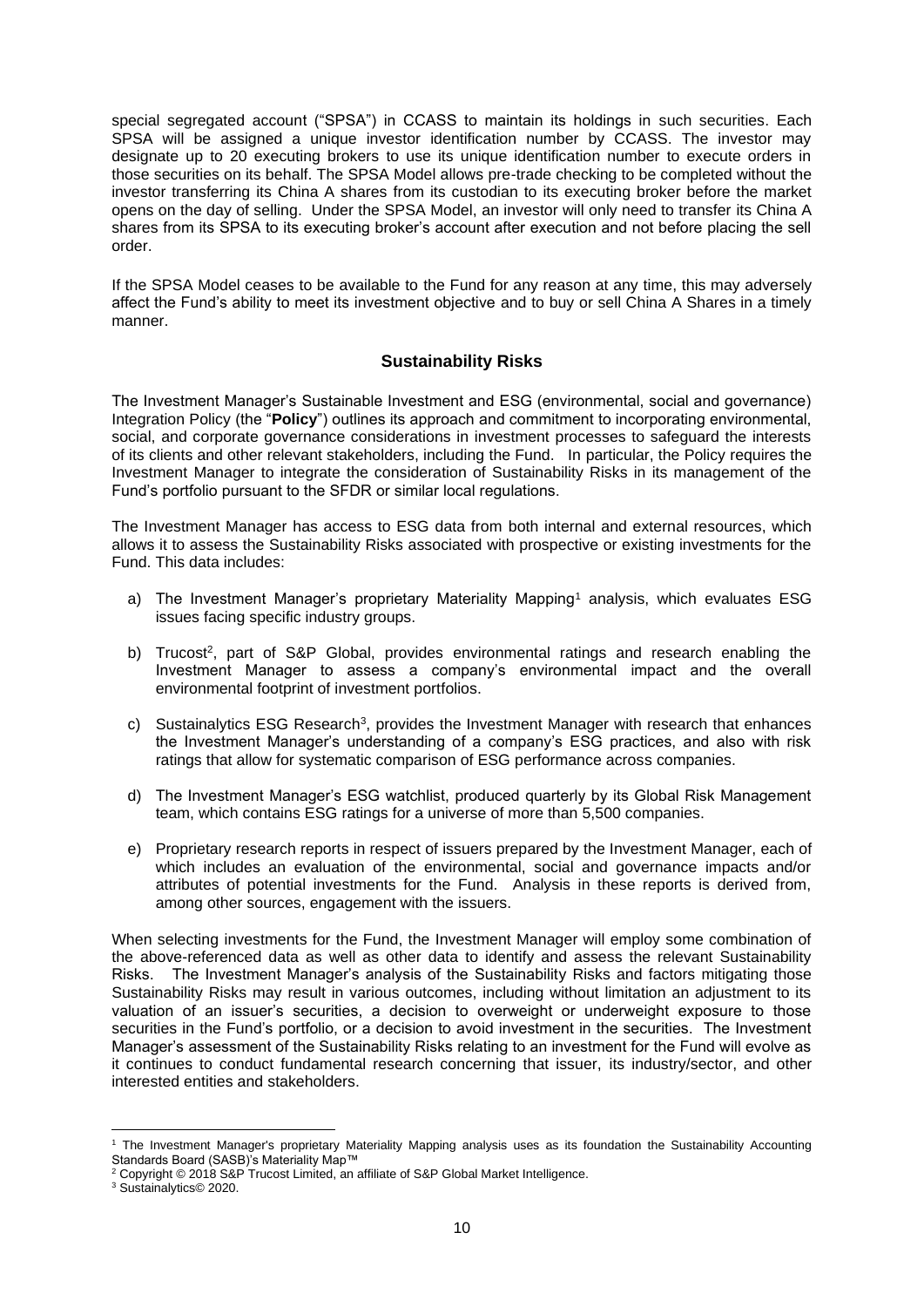While the Investment Manager believes that Sustainability Risks likely will have negative impacts on the business activities and financial performance of certain issuers in the Fund's investment universe over time, the Investment Manager does not believe that those Sustainability Risks will have unique impacts on the future returns of the Fund. The Investment Manager currently believes that its investment process, when applied in normal market conditions to the universe of securities eligible for investment by the Fund, should help the Fund avoid investments that present unacceptably high Sustainability Risks and investments whose valuations do not accurately reflect such Sustainability Risks.

## **Profile of a Typical Investor**

The Fund is suitable for investors over the medium to long term seeking to achieve capital growth by investing primarily in a diversified portfolio of established well managed companies located around the world whose securities are listed or traded on Regulated Markets worldwide and who can tolerate the high levels of volatility often associated with the equity markets.

## **Management and Administration**

Detailed descriptions of the Directors and service providers to the Company are set out in the Prospectus.

## **FEES AND EXPENSES**

## **Establishment Expenses**

All fees and expenses relating to the establishment of the Fund and the fees of the professional advisers to the Fund (establishment expenses) not exceeding US\$40,000 will be borne by the Fund.

To the extent that such fees and expenses are borne by the Fund, they will be amortised over the first 60 months of the lifetime of the Fund or such other period as the Directors may determine and will be charged as between the various classes thereof established by the Company within the amortisation period and in such manner as the Directors (with the consent of the Depositary) deem fair and equitable, provided that such proportion of the establishment expenses as are to be amortised in each year are subject to the annual expense cap set out in the section entitled "*Other Expenses Cap*" below. If the effect of this accounting treatment becomes material in the future and there is a requirement to write off the unamortised balance of establishment and organisational costs, the Directors will reconsider this policy.

## **Share Class Fees and Charges**

Details of the fees and charges applicable to each class of Shares (including the Annual Management Fee and the maximum percentage fees payable on subscription, redemption and conversion) are set out in the tables included in Appendix I to this Supplement.

In addition to those fees and charges, each of the Hedged Share Classes shall bear its attributable portion of the fees payable to the Bank Administrator. The Bank Administrator has been engaged to facilitate the carrying out of foreign exchange transactions for the purpose of hedging the exposure of each Hedged Share Class to changes in the rate of exchange between the currency in which that Hedged Share Class is denominated and the base currency of the Fund. The fees payable to the Bank Administrator are as set out in the Prospectus.

#### *Other Expenses Cap*

Each class of Shares of the Fund shall bear its attributable portion of the other expenses of the Company (as are set out in detail under the heading "*Other Expenses*" in the section of the Prospectus entitled "*Fees and Expenses*"). The payment of all such expenses out of Fund assets, with the exception of the expenses of acquiring and disposing of Investments (including brokerage expenses, custodial and sub-custodial transaction charges, stamp duties and other relevant taxes), is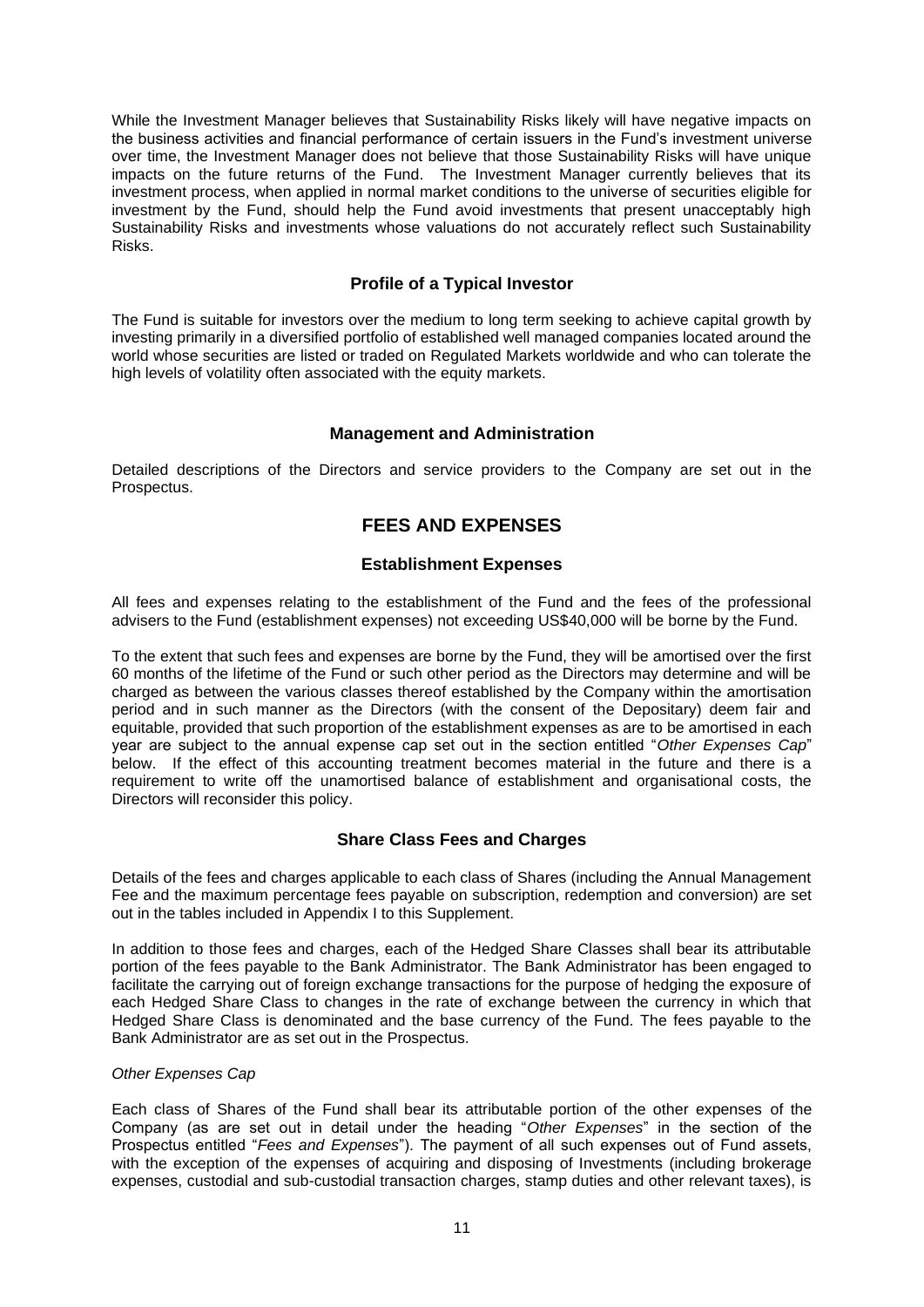subject to a cap of 0.30% per annum of the Net Asset Value of the Fund. The Manager will be responsible for any relevant expenses in excess of this limit. For the avoidance of doubt, the expenses of acquiring and disposing of Investments (including brokerage expenses, custodial and sub-custodial transaction charges, stamp duties and other relevant taxes) are not subject to the expense cap and shall be borne in full out of the assets of the Fund.

Additionally, the Manager will not be responsible for the costs of hedging currency exposure for the benefit of any particular Hedged Share Class of the Fund, which costs shall be attributable exclusively to the relevant Hedged Share Class.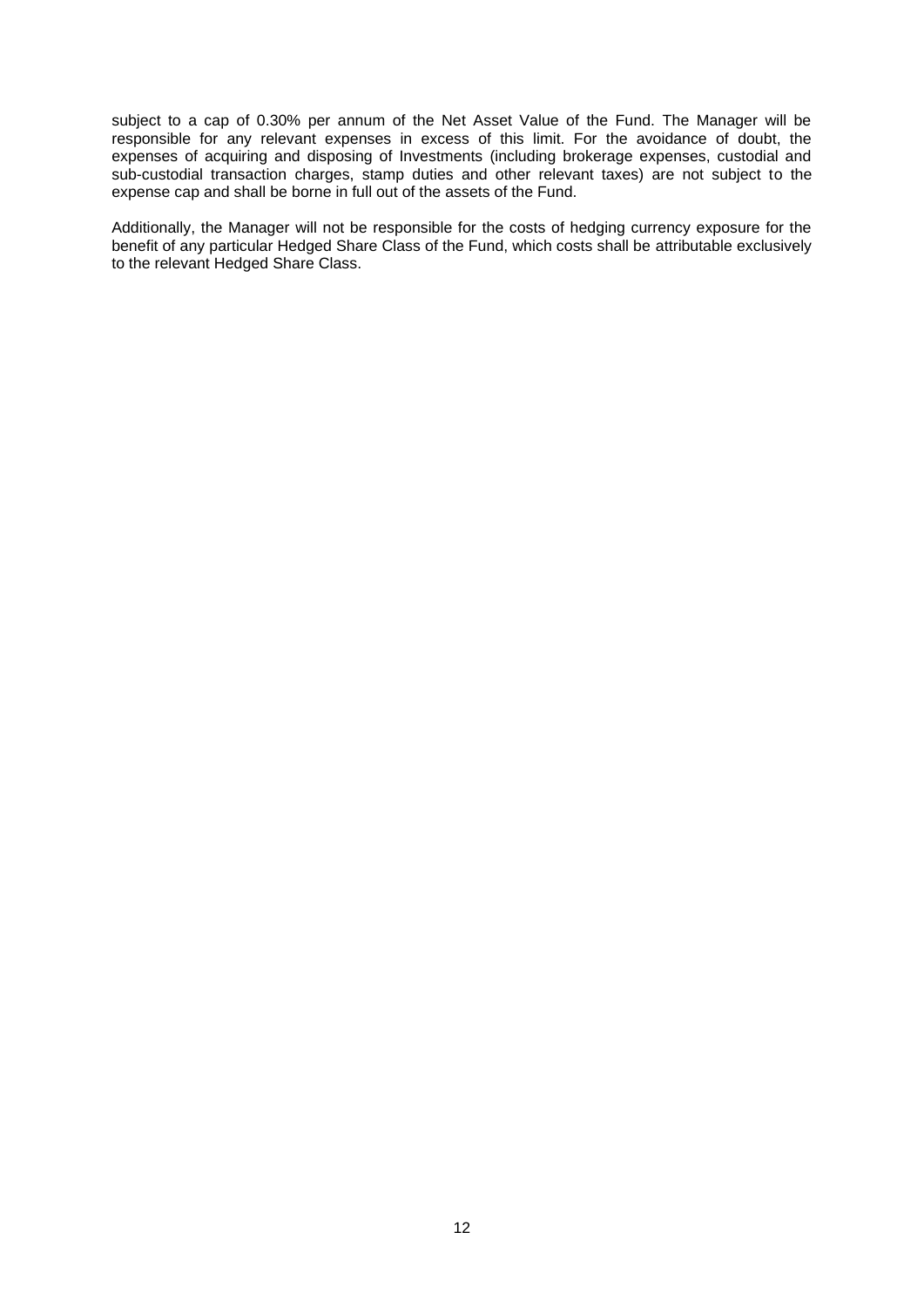## **APPENDIX I**

## **Share Class Details**

## **Distributing Share Classes**

| Dividends in respect of the Distributing Classes, where paid, will normally be paid in April and October of each year.<br>Where requested by a Shareholder to be remitted in cash, dividends will be paid by telegraphic transfer to the bank account detailed in the Application<br>Form or as subsequently notified to the Administrator by original written notification.<br>Please also refer to the heading "Dividend Policy" in the Prospectus. |                  |                                                                                                |                                                                                   |                                                    |                                         |                                                  |                                                 |                                                       |                                           |
|-------------------------------------------------------------------------------------------------------------------------------------------------------------------------------------------------------------------------------------------------------------------------------------------------------------------------------------------------------------------------------------------------------------------------------------------------------|------------------|------------------------------------------------------------------------------------------------|-----------------------------------------------------------------------------------|----------------------------------------------------|-----------------------------------------|--------------------------------------------------|-------------------------------------------------|-------------------------------------------------------|-------------------------------------------|
| <b>Class Currency</b><br>(Note 1)                                                                                                                                                                                                                                                                                                                                                                                                                     | Type<br>(Note 2) | <b>Minimum</b><br>Initial<br><b>Subscription</b><br>&<br><b>Minimum</b><br>Holding<br>(Note 3) | <b>Minimum</b><br><b>Subseque</b><br>nt<br>Subscripti<br>on<br>Amount<br>(Note 3) | <b>Minimum</b><br>Redemption<br>Amount<br>(Note 3) | Annual<br>Management<br>Fee<br>(Note 4) | <b>Maximum</b><br>Preliminary<br>Fee<br>(Note 5) | <b>Maximum</b><br>Redemption<br>Fee<br>(Note 6) | <b>Maximum</b><br><b>Switching</b><br>Fee<br>(Note 7) | <b>Initial Offer</b><br>Period &<br>Price |
| <b>CHF</b>                                                                                                                                                                                                                                                                                                                                                                                                                                            | A                | US\$250,000                                                                                    | US\$1,000                                                                         | <b>US\$10</b>                                      | 0.85%                                   | 3%                                               | 2%                                              | 1%                                                    | See Note 8                                |
| <b>CHF</b>                                                                                                                                                                                                                                                                                                                                                                                                                                            | AP               | US\$250,000                                                                                    | US\$1,000                                                                         | <b>US\$10</b>                                      | 1.00%                                   | 3%                                               | 2%                                              | 1%                                                    | See Note 8                                |
| CHF                                                                                                                                                                                                                                                                                                                                                                                                                                                   | B                | <b>US\$500</b>                                                                                 | <b>US\$10</b>                                                                     | <b>US\$10</b>                                      | 1.50%                                   | 5%                                               | 2%                                              | 1%                                                    | See Note 8                                |
| <b>CHF</b>                                                                                                                                                                                                                                                                                                                                                                                                                                            | BP               | <b>US\$500</b>                                                                                 | <b>US\$10</b>                                                                     | <b>US\$10</b>                                      | 1.75%                                   | 5%                                               | 2%                                              | 1%                                                    | See Note 8                                |
| CHF                                                                                                                                                                                                                                                                                                                                                                                                                                                   | C                | <b>US\$500</b>                                                                                 | <b>US\$10</b>                                                                     | <b>US\$10</b>                                      | 0.75%                                   | 3%                                               | 2%                                              | 1%                                                    | See Note 8                                |
| <b>CHF</b>                                                                                                                                                                                                                                                                                                                                                                                                                                            | EA               | <b>US\$500</b>                                                                                 | <b>US\$10</b>                                                                     | <b>US\$10</b>                                      | 0.50%                                   | 3%                                               | 2%                                              | 1%                                                    | See Note 8                                |
| <b>CHF</b>                                                                                                                                                                                                                                                                                                                                                                                                                                            | X                | US\$1,000,000                                                                                  | US\$1,000                                                                         | <b>US\$10</b>                                      | None                                    | None                                             | 2%                                              | 1%                                                    | See Note 8                                |
| CHF (Hedged)                                                                                                                                                                                                                                                                                                                                                                                                                                          | Α                | US\$250,000                                                                                    | US\$1,000                                                                         | <b>US\$10</b>                                      | 0.85%                                   | 3%                                               | 2%                                              | 1%                                                    | See Note 8                                |
| CHF (Hedged)                                                                                                                                                                                                                                                                                                                                                                                                                                          | AP               | US\$250,000                                                                                    | US\$1,000                                                                         | <b>US\$10</b>                                      | 1.00%                                   | 3%                                               | 2%                                              | 1%                                                    | See Note 8                                |
| CHF (Hedged)                                                                                                                                                                                                                                                                                                                                                                                                                                          | B                | <b>US\$500</b>                                                                                 | <b>US\$10</b>                                                                     | <b>US\$10</b>                                      | 1.50%                                   | 5%                                               | 2%                                              | 1%                                                    | See Note 8                                |
| CHF (Hedged)                                                                                                                                                                                                                                                                                                                                                                                                                                          | <b>BP</b>        | <b>US\$500</b>                                                                                 | <b>US\$10</b>                                                                     | <b>US\$10</b>                                      | 1.75%                                   | 5%                                               | 2%                                              | 1%                                                    | See Note 8                                |
| CHF (Hedged)                                                                                                                                                                                                                                                                                                                                                                                                                                          | C                | <b>US\$500</b>                                                                                 | <b>US\$10</b>                                                                     | <b>US\$10</b>                                      | 0.75%                                   | 3%                                               | 2%                                              | 1%                                                    | See Note 8                                |
| CHF (Hedged)                                                                                                                                                                                                                                                                                                                                                                                                                                          | EA               | <b>US\$500</b>                                                                                 | <b>US\$10</b>                                                                     | <b>US\$10</b>                                      | 0.50%                                   | 3%                                               | 2%                                              | 1%                                                    | See Note 8                                |
| CHF (Hedged)                                                                                                                                                                                                                                                                                                                                                                                                                                          | X                | US\$1,000,000                                                                                  | US\$1,000                                                                         | <b>US\$10</b>                                      | None                                    | None                                             | 2%                                              | 1%                                                    | See Note 8                                |
| <b>EUR</b>                                                                                                                                                                                                                                                                                                                                                                                                                                            | Α                | US\$250,000                                                                                    | US\$1,000                                                                         | <b>US\$10</b>                                      | 0.85%                                   | 3%                                               | 2%                                              | 1%                                                    | See Note 8                                |
| <b>EUR</b>                                                                                                                                                                                                                                                                                                                                                                                                                                            | AP               | US\$250,000                                                                                    | US\$1,000                                                                         | <b>US\$10</b>                                      | 1.00%                                   | 3%                                               | 2%                                              | 1%                                                    | See Note 8                                |
| <b>EUR</b>                                                                                                                                                                                                                                                                                                                                                                                                                                            | В                | <b>US\$500</b>                                                                                 | <b>US\$10</b>                                                                     | <b>US\$10</b>                                      | 1.50%                                   | 5%                                               | 2%                                              | 1%                                                    | See Note 8                                |
| <b>EUR</b>                                                                                                                                                                                                                                                                                                                                                                                                                                            | <b>BP</b>        | <b>US\$500</b>                                                                                 | <b>US\$10</b>                                                                     | <b>US\$10</b>                                      | 1.75%                                   | 5%                                               | 2%                                              | 1%                                                    | See Note 8                                |
| <b>EUR</b>                                                                                                                                                                                                                                                                                                                                                                                                                                            | C                | <b>US\$500</b>                                                                                 | <b>US\$10</b>                                                                     | <b>US\$10</b>                                      | 0.75%                                   | 3%                                               | 2%                                              | 1%                                                    | See Note 8                                |
| <b>EUR</b>                                                                                                                                                                                                                                                                                                                                                                                                                                            | Ε                | US\$100,000,000                                                                                | <b>US\$10</b>                                                                     | <b>US\$10</b>                                      | Up to 1.00%                             | 3%                                               | 2%                                              | 1%                                                    | See Note 8                                |
| <b>EUR</b>                                                                                                                                                                                                                                                                                                                                                                                                                                            | EA               | <b>US\$500</b>                                                                                 | <b>US\$10</b>                                                                     | <b>US\$10</b>                                      | 0.50%                                   | 3%                                               | 2%                                              | 1%                                                    | See Note 8                                |
| <b>EUR</b>                                                                                                                                                                                                                                                                                                                                                                                                                                            | X                | US\$1,000,000                                                                                  | US\$1,000                                                                         | <b>US\$10</b>                                      | None                                    | None                                             | 2%                                              | 1%                                                    | See Note 8                                |
| EUR (Hedged)                                                                                                                                                                                                                                                                                                                                                                                                                                          | Α                | US\$250,000                                                                                    | US\$1,000                                                                         | <b>US\$10</b>                                      | 0.85%                                   | 3%                                               | 2%                                              | 1%                                                    | See Note 8                                |
| EUR (Hedged)                                                                                                                                                                                                                                                                                                                                                                                                                                          | AP               | US\$250,000                                                                                    | US\$1,000                                                                         | <b>US\$10</b>                                      | 1.00%                                   | 3%                                               | 2%                                              | 1%                                                    | See Note 8                                |
| EUR (Hedged)                                                                                                                                                                                                                                                                                                                                                                                                                                          | В                | US\$500                                                                                        | <b>US\$10</b>                                                                     | <b>US\$10</b>                                      | 1.50%                                   | 5%                                               | 2%                                              | 1%                                                    | See Note 8                                |
| EUR (Hedged)                                                                                                                                                                                                                                                                                                                                                                                                                                          | <b>BP</b>        | US\$500                                                                                        | <b>US\$10</b>                                                                     | <b>US\$10</b>                                      | 1.75%                                   | 5%                                               | 2%                                              | 1%                                                    | See Note 8                                |
| EUR (Hedged)                                                                                                                                                                                                                                                                                                                                                                                                                                          | C                | US\$500                                                                                        | <b>US\$10</b>                                                                     | <b>US\$10</b>                                      | 0.75%                                   | 3%                                               | 2%                                              | 1%                                                    | See Note 8                                |
| EUR (Hedged)                                                                                                                                                                                                                                                                                                                                                                                                                                          | EA               | US\$500                                                                                        | <b>US\$10</b>                                                                     | <b>US\$10</b>                                      | 0.50%                                   | 3%                                               | 2%                                              | 1%                                                    | See Note 8                                |
| EUR (Hedged)                                                                                                                                                                                                                                                                                                                                                                                                                                          | X                | US\$1,000,000                                                                                  | US\$1,000                                                                         | <b>US\$10</b>                                      | None                                    | None                                             | 2%                                              | 1%                                                    | See Note 8                                |
|                                                                                                                                                                                                                                                                                                                                                                                                                                                       |                  |                                                                                                |                                                                                   |                                                    |                                         |                                                  |                                                 |                                                       |                                           |
| GBP                                                                                                                                                                                                                                                                                                                                                                                                                                                   | Α                | US\$250,000                                                                                    | US\$1,000                                                                         | <b>US\$10</b>                                      | 0.85%                                   | 3%                                               | 2%                                              | 1%                                                    | See Note 8                                |
| GBP                                                                                                                                                                                                                                                                                                                                                                                                                                                   | AP               | US\$250,000                                                                                    | US\$1,000                                                                         | <b>US\$10</b>                                      | 1.00%                                   | 3%                                               | 2%                                              | 1%                                                    | See Note 8                                |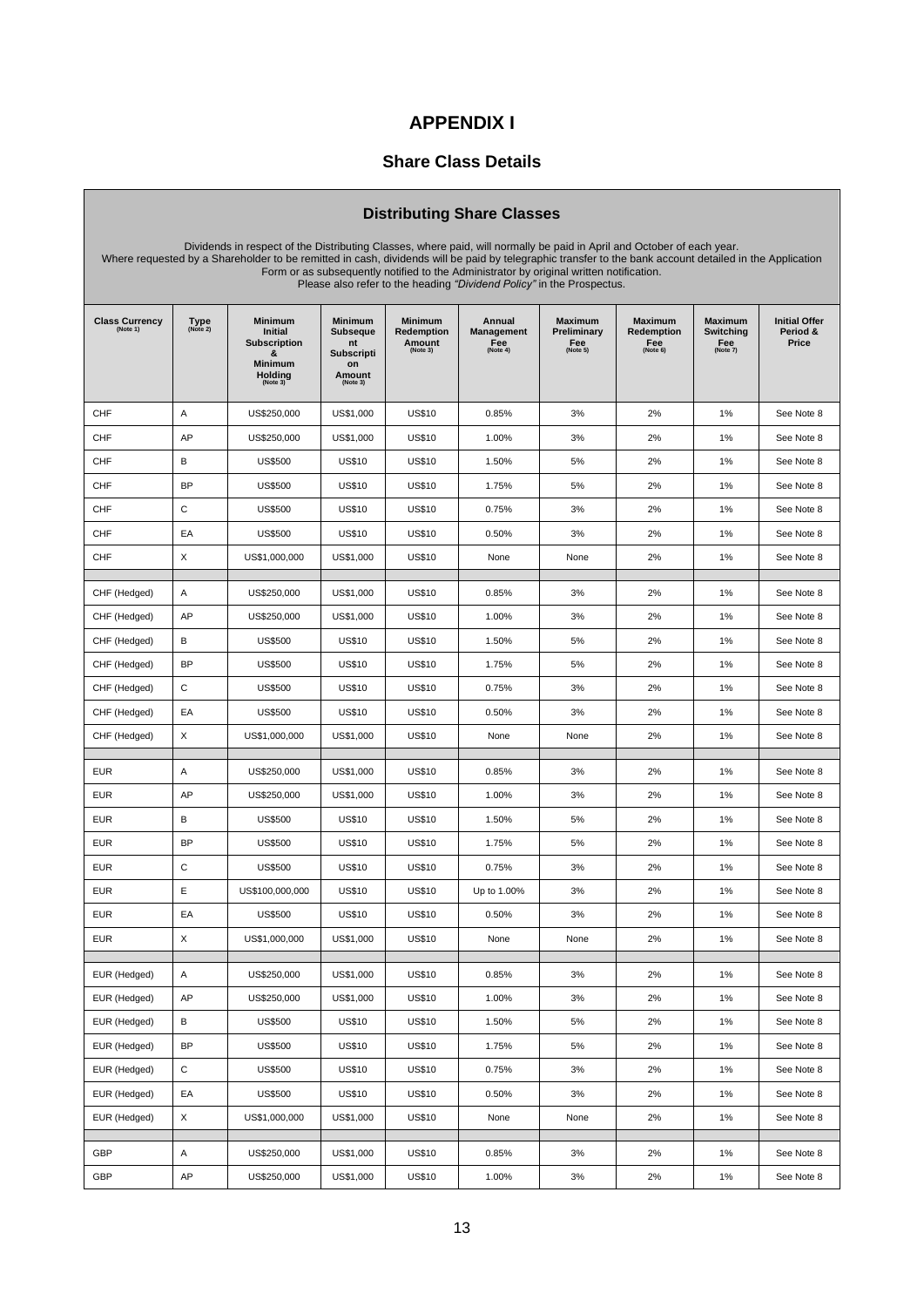| GBP          | В           | US\$500         | <b>US\$10</b> | <b>US\$10</b> | 1.50%       | 5%   | 2%   | 1% | See Note 8 |
|--------------|-------------|-----------------|---------------|---------------|-------------|------|------|----|------------|
| GBP          | BP          | <b>US\$500</b>  | <b>US\$10</b> | <b>US\$10</b> | 1.75%       | 5%   | 2%   | 1% | See Note 8 |
| GBP          | C           | <b>US\$500</b>  | <b>US\$10</b> | <b>US\$10</b> | 0.75%       | 3%   | 2%   | 1% | See Note 8 |
| GBP          | Е           | US\$100,000,000 | <b>US\$10</b> | <b>US\$10</b> | Up to 1.00% | 3%   | 2%   | 1% | Seeded     |
| GBP          | EA          | <b>US\$500</b>  | <b>US\$10</b> | <b>US\$10</b> | 0.50%       | 3%   | 2%   | 1% | See Note 8 |
| GBP          | J           | US\$100,000,000 | US\$1,000     | <b>US\$10</b> | Up to 1.00% | 3%   | 2%   | 1% | See Note 8 |
| GBP          | $\mathsf X$ | US\$1,000,000   | US\$1,000     | <b>US\$10</b> | None        | None | 2%   | 1% | See Note 8 |
| GBP (Hedged) | Α           | US\$250,000     | US\$1,000     | <b>US\$10</b> | 0.85%       | 3%   | 2%   | 1% | See Note 8 |
| GBP (Hedged) | AP          | US\$250,000     | US\$1,000     | <b>US\$10</b> | 1.00%       | 3%   | 2%   | 1% | See Note 8 |
| GBP (Hedged) | В           | <b>US\$500</b>  | <b>US\$10</b> | <b>US\$10</b> | 1.50%       | 5%   | 2%   | 1% | See Note 8 |
| GBP (Hedged) | BP          | <b>US\$500</b>  | <b>US\$10</b> | <b>US\$10</b> | 1.75%       | 5%   | 2%   | 1% | See Note 8 |
| GBP (Hedged) | $\mathbf C$ | <b>US\$500</b>  | <b>US\$10</b> | <b>US\$10</b> | 0.75%       | 3%   | 2%   | 1% | See Note 8 |
| GBP (Hedged) | EA          | <b>US\$500</b>  | <b>US\$10</b> | <b>US\$10</b> | 0.50%       | 3%   | 2%   | 1% | See Note 8 |
| GBP (Hedged) | X           | US\$1,000,000   | US\$1,000     | <b>US\$10</b> | None        | None | 2%   | 1% | See Note 8 |
|              |             |                 |               |               |             |      |      |    |            |
| <b>USD</b>   | Α           | US\$250,000     | US\$1,000     | <b>US\$10</b> | 0.85%       | 3%   | 2%   | 1% | See Note 8 |
| <b>USD</b>   | AP          | US\$250,000     | US\$1,000     | <b>US\$10</b> | 1.00%       | 3%   | 2%   | 1% | See Note 8 |
| <b>USD</b>   | В           | <b>US\$500</b>  | <b>US\$10</b> | <b>US\$10</b> | 1.50%       | 5%   | 2%   | 1% | See Note 8 |
| USD          | BP          | <b>US\$500</b>  | <b>US\$10</b> | <b>US\$10</b> | 1.75%       | 5%   | 2%   | 1% | See Note 8 |
| USD          | C           | <b>US\$500</b>  | <b>US\$10</b> | <b>US\$10</b> | 0.75%       | 3%   | 2%   | 1% | See Note 8 |
| <b>USD</b>   | EA          | <b>US\$500</b>  | <b>US\$10</b> | <b>US\$10</b> | 0.50%       | 3%   | 2%   | 1% | See Note 8 |
| USD          | Е           | US\$100,000,000 | <b>US\$10</b> | <b>US\$10</b> | Up to 1.00% | 3%   | 2%   | 1% | Seeded     |
| USD          | M           | US\$1,000,000   | US\$1,000     | <b>US\$10</b> | None        | None | None | 1% | See Note 8 |
| <b>USD</b>   | X           | US\$1,000,000   | US\$1,000     | <b>US\$10</b> | None        | None | 2%   | 1% | See Note 8 |
|              | Α           | US\$250,000     | US\$1,000     | <b>US\$10</b> | 0.85%       | 3%   | 2%   | 1% |            |
| JPY          |             |                 |               |               |             |      |      |    | See Note 8 |
| JPY          | AP<br>в     | US\$250,000     | US\$1,000     | <b>US\$10</b> | 1.00%       | 3%   | 2%   | 1% | See Note 8 |
| JPY          |             | <b>US\$500</b>  | <b>US\$10</b> | <b>US\$10</b> | 1.50%       | 5%   | 2%   | 1% | See Note 8 |
| <b>JPY</b>   | <b>BP</b>   | <b>US\$500</b>  | <b>US\$10</b> | <b>US\$10</b> | 1.75%       | 5%   | 2%   | 1% | See Note 8 |
| JPY          | С           | US\$500         | <b>US\$10</b> | US\$10        | 0.75%       | 3%   | 2%   | 1% | See Note 8 |
| JPY          | EA          | US\$500         | <b>US\$10</b> | <b>US\$10</b> | 0.50%       | 3%   | 2%   | 1% | See Note 8 |
| JPY          | $\mathsf X$ | US\$1,000,000   | US\$1,000     | <b>US\$10</b> | None        | None | 2%   | 1% | See Note 8 |
| JPY (Hedged) | Α           | US\$250,000     | US\$1,000     | <b>US\$10</b> | 0.85%       | 3%   | 2%   | 1% | See Note 8 |
| JPY (Hedged) | AP          | US\$250,000     | US\$1,000     | <b>US\$10</b> | 1.00%       | 3%   | 2%   | 1% | See Note 8 |
| JPY (Hedged) | В           | <b>US\$500</b>  | <b>US\$10</b> | <b>US\$10</b> | 1.50%       | 5%   | 2%   | 1% | See Note 8 |
| JPY (Hedged) | <b>BP</b>   | <b>US\$500</b>  | <b>US\$10</b> | <b>US\$10</b> | 1.75%       | 5%   | 2%   | 1% | See Note 8 |
| JPY (Hedged) | С           | <b>US\$500</b>  | <b>US\$10</b> | <b>US\$10</b> | 0.75%       | 3%   | 2%   | 1% | See Note 8 |
| JPY (Hedged) | EA          | <b>US\$500</b>  | <b>US\$10</b> | <b>US\$10</b> | 0.50%       | 3%   | 2%   | 1% | See Note 8 |
| JPY (Hedged) | X           | US\$1,000,000   | US\$1,000     | <b>US\$10</b> | None        | None | 2%   | 1% | See Note 8 |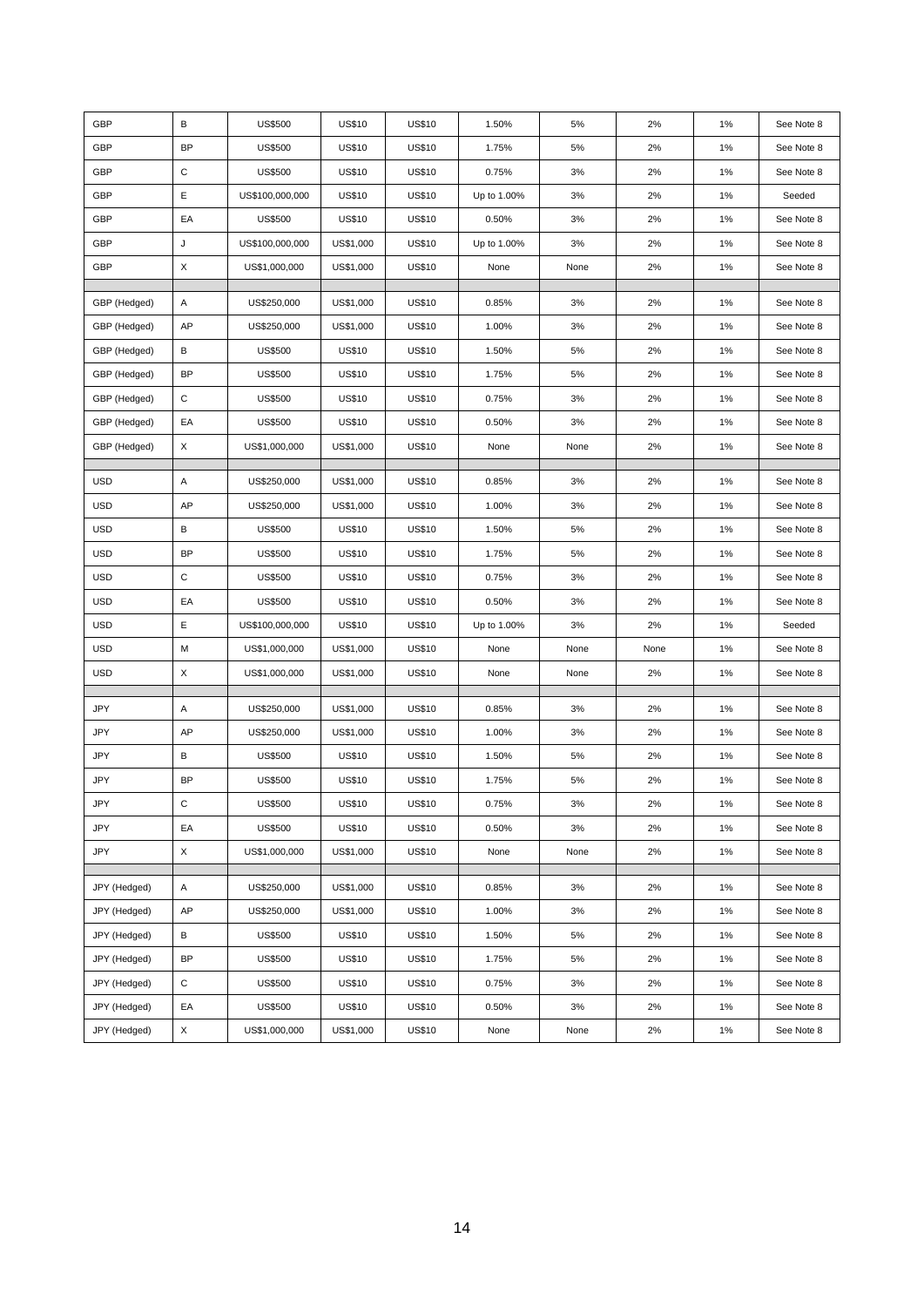### **Accumulating Share Classes**

Dividends will not be paid in respect of the Accumulating Classes. Income and profits, if any, attributable to a particular Accumulating Class will be accumulated in the Fund on behalf of Shareholders of the relevant Accumulating Class and will be reflected in the Net Asset Value of that Accumulating Class.

| <b>Class Currency</b><br>(Note 1) | Type<br>(Note 2) | <b>Minimum</b><br>Initial<br><b>Subscription</b><br>&<br>Minimum<br><b>Holding</b><br>(Note 3) | <b>Minimum</b><br><b>Subsequent</b><br><b>Subscription</b><br>Amount<br>(Note 3) | <b>Minimum</b><br>Redemption<br>Amount<br>(Note 3) | Annual<br>Management<br>Fee<br>(Note 4) | Maximum<br>Preliminary<br>Fee<br>(Note 5) | Maximum<br>Redemption<br>Fee<br>(Note 6) | Maximum<br>Switching<br>Fee<br>(Note 7) | <b>Initial Offer</b><br>Period & Price |
|-----------------------------------|------------------|------------------------------------------------------------------------------------------------|----------------------------------------------------------------------------------|----------------------------------------------------|-----------------------------------------|-------------------------------------------|------------------------------------------|-----------------------------------------|----------------------------------------|
| CHF                               | Α                | US\$250,000                                                                                    | US\$1,000                                                                        | <b>US\$10</b>                                      | 0.85%                                   | 3%                                        | 2%                                       | 1%                                      | See Note 8                             |
| <b>CHF</b>                        | AP               | US\$250,000                                                                                    | US\$1,000                                                                        | <b>US\$10</b>                                      | 1.00%                                   | 3%                                        | 2%                                       | 1%                                      | See Note 8                             |
| CHF                               | В                | US\$500                                                                                        | <b>US\$10</b>                                                                    | <b>US\$10</b>                                      | 1.50%                                   | 5%                                        | 2%                                       | 1%                                      | See Note 8                             |
| CHF                               | <b>BP</b>        | <b>US\$500</b>                                                                                 | <b>US\$10</b>                                                                    | <b>US\$10</b>                                      | 1.75%                                   | 5%                                        | 2%                                       | 1%                                      | See Note 8                             |
| CHF                               | С                | US\$500                                                                                        | <b>US\$10</b>                                                                    | <b>US\$10</b>                                      | 0.75%                                   | 3%                                        | 2%                                       | 1%                                      | See Note 8                             |
| CHF                               | EA               | US\$500                                                                                        | <b>US\$10</b>                                                                    | <b>US\$10</b>                                      | 0.50%                                   | 3%                                        | 2%                                       | 1%                                      | See Note 8                             |
| <b>CHF</b>                        | X                | US\$1,000,000                                                                                  | US\$1,000                                                                        | <b>US\$10</b>                                      | None                                    | None                                      | 2%                                       | 1%                                      | See Note 8                             |
| CHF (Hedged)                      | Α                | US\$250,000                                                                                    | US\$1,000                                                                        | <b>US\$10</b>                                      | 0.85%                                   | 3%                                        | 2%                                       | 1%                                      | See Note 8                             |
| CHF (Hedged)                      | AP               | US\$250,000                                                                                    | US\$1,000                                                                        | <b>US\$10</b>                                      | 1.00%                                   | 3%                                        | 2%                                       | 1%                                      | See Note 8                             |
| CHF (Hedged)                      | В                | US\$500                                                                                        | <b>US\$10</b>                                                                    | <b>US\$10</b>                                      | 1.50%                                   | 5%                                        | 2%                                       | 1%                                      | See Note 8                             |
| CHF (Hedged)                      | <b>BP</b>        | <b>US\$500</b>                                                                                 | <b>US\$10</b>                                                                    | <b>US\$10</b>                                      | 1.75%                                   | 5%                                        | 2%                                       | 1%                                      | See Note 8                             |
| CHF (Hedged)                      | С                | <b>US\$500</b>                                                                                 | <b>US\$10</b>                                                                    | <b>US\$10</b>                                      | 0.75%                                   | 3%                                        | 2%                                       | 1%                                      | See Note 8                             |
| CHF (Hedged)                      | EA               | US\$500                                                                                        | <b>US\$10</b>                                                                    | <b>US\$10</b>                                      | 0.50%                                   | 3%                                        | 2%                                       | 1%                                      | See Note 8                             |
| CHF (Hedged)                      | X                | US\$1,000,000                                                                                  | US\$1,000                                                                        | <b>US\$10</b>                                      | None                                    | None                                      | 2%                                       | 1%                                      | See Note 8                             |
| <b>EUR</b>                        | Α                | US\$250,000                                                                                    | US\$1,000                                                                        | <b>US\$10</b>                                      | 0.85%                                   | 3%                                        | 2%                                       | 1%                                      | See Note 8                             |
| <b>EUR</b>                        | AP               | US\$250,000                                                                                    | US\$1,000                                                                        | <b>US\$10</b>                                      | 1.00%                                   | 3%                                        | 2%                                       | 1%                                      | See Note 8                             |
| <b>EUR</b>                        | В                | US\$500                                                                                        | <b>US\$10</b>                                                                    | <b>US\$10</b>                                      | 1.50%                                   | 5%                                        | 2%                                       | 1%                                      | See Note 8                             |
| <b>EUR</b>                        | <b>BP</b>        | US\$500                                                                                        | <b>US\$10</b>                                                                    | <b>US\$10</b>                                      | 1.75%                                   | 5%                                        | 2%                                       | 1%                                      | See Note 8                             |
| <b>EUR</b>                        | C                | <b>US\$500</b>                                                                                 | <b>US\$10</b>                                                                    | <b>US\$10</b>                                      | 0.75%                                   | 3%                                        | 2%                                       | 1%                                      | Seeded                                 |
| <b>EUR</b>                        | Ε                | US\$100,000,000                                                                                | <b>US\$10</b>                                                                    | <b>US\$10</b>                                      | Up to 1.00%                             | 3%                                        | 2%                                       | 1%                                      | See Note 8                             |
| <b>EUR</b>                        | EA               | US\$500                                                                                        | <b>US\$10</b>                                                                    | <b>US\$10</b>                                      | 0.50%                                   | 3%                                        | 2%                                       | 1%                                      | Seeded                                 |
| <b>EUR</b>                        | J                | US\$100,000,000                                                                                | US\$1,000                                                                        | <b>US\$10</b>                                      | Up to 1.00%                             | 3%                                        | 2%                                       | 1%                                      | See Note 8                             |
| <b>EUR</b>                        | X                | US\$1,000,000                                                                                  | US\$1,000                                                                        | <b>US\$10</b>                                      | None                                    | None                                      | 2%                                       | 1%                                      | See Note 8                             |
| EUR (Hedged)                      | Α                | US\$250,000                                                                                    | US\$1,000                                                                        | <b>US\$10</b>                                      | 0.85%                                   | 3%                                        | 2%                                       | 1%                                      | See Note 8                             |
| EUR (Hedged)                      | AP               | US\$250,000                                                                                    | US\$1,000                                                                        | <b>US\$10</b>                                      | 1.00%                                   | 3%                                        | 2%                                       | 1%                                      | See Note 8                             |
| EUR (Hedged)                      | в                | <b>US\$500</b>                                                                                 | <b>US\$10</b>                                                                    | <b>US\$10</b>                                      | 1.50%                                   | 5%                                        | 2%                                       | $1\%$                                   | See Note 8                             |
| EUR (Hedged)                      | <b>BP</b>        | <b>US\$500</b>                                                                                 | <b>US\$10</b>                                                                    | <b>US\$10</b>                                      | 1.75%                                   | 5%                                        | 2%                                       | $1\%$                                   | See Note 8                             |
| EUR (Hedged)                      | С                | <b>US\$500</b>                                                                                 | <b>US\$10</b>                                                                    | <b>US\$10</b>                                      | 0.75%                                   | 3%                                        | 2%                                       | 1%                                      | See Note 8                             |
| EUR (Hedged)                      | EA               | <b>US\$500</b>                                                                                 | <b>US\$10</b>                                                                    | <b>US\$10</b>                                      | 0.50%                                   | 3%                                        | 2%                                       | 1%                                      | See Note 8                             |
| EUR (Hedged)                      | J                | US\$100,000,000                                                                                | US\$1,000                                                                        | <b>US\$10</b>                                      | Up to 1.00%                             | 3%                                        | 2%                                       | 1%                                      | See Note 8                             |
| EUR (Hedged)                      | X                | US\$1,000,000                                                                                  | US\$1,000                                                                        | <b>US\$10</b>                                      | None                                    | None                                      | 2%                                       | 1%                                      | See Note 8                             |
| GBP                               | Α                | US\$250,000                                                                                    | US\$1,000                                                                        | <b>US\$10</b>                                      | 0.85%                                   | 3%                                        | 2%                                       | $1\%$                                   | See Note 8                             |
| GBP                               | AP               | US\$250,000                                                                                    | US\$1,000                                                                        | <b>US\$10</b>                                      | 1.00%                                   | 3%                                        | 2%                                       | $1\%$                                   | See Note 8                             |
| GBP                               | в                | <b>US\$500</b>                                                                                 | <b>US\$10</b>                                                                    | <b>US\$10</b>                                      | 1.50%                                   | 5%                                        | 2%                                       | 1%                                      | See Note 8                             |
| GBP                               | <b>BP</b>        | <b>US\$500</b>                                                                                 | <b>US\$10</b>                                                                    | <b>US\$10</b>                                      | 1.75%                                   | 5%                                        | 2%                                       | $1\%$                                   | See Note 8                             |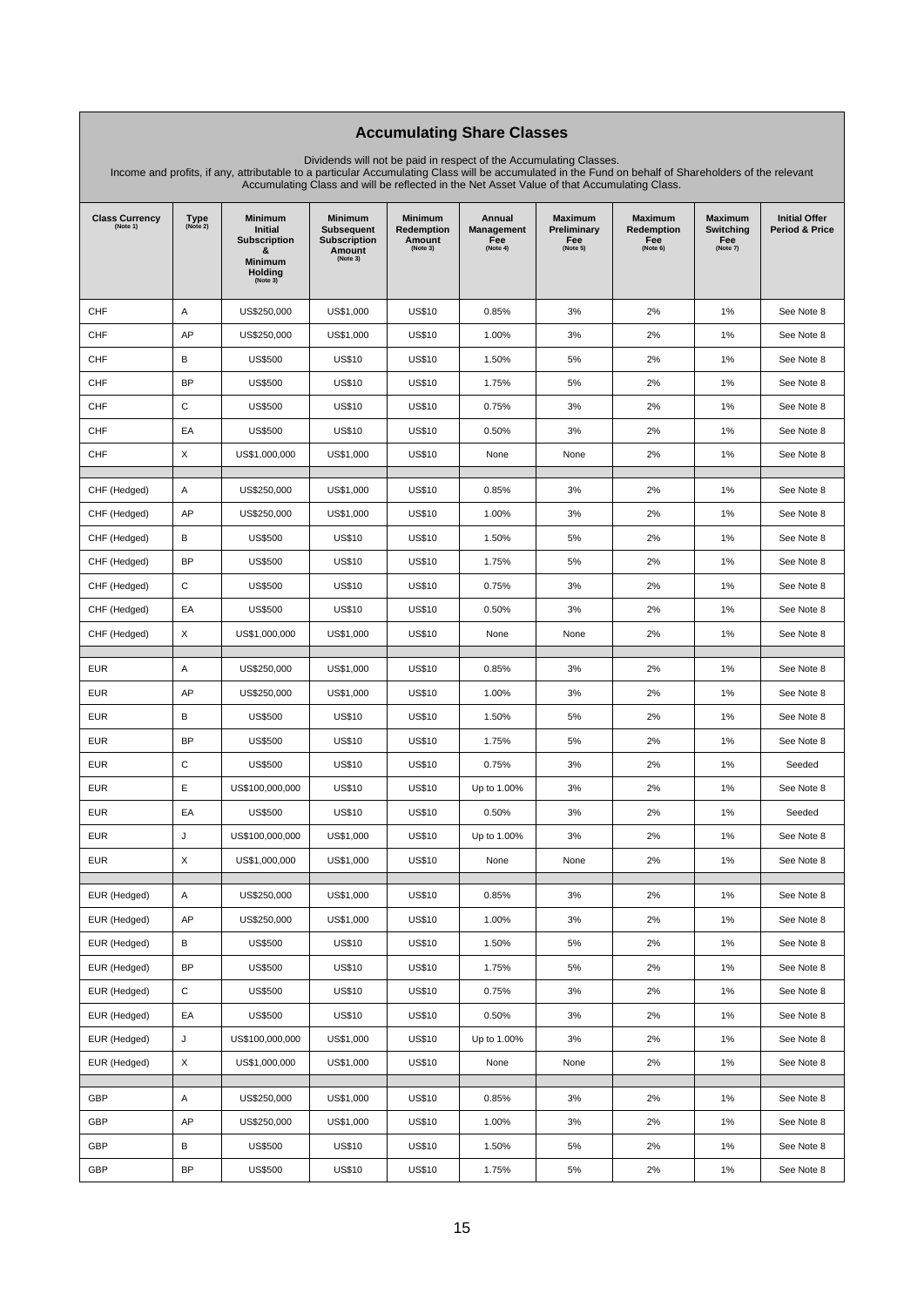| GBP          | $\mathbf C$ | <b>US\$500</b>  | <b>US\$10</b> | <b>US\$10</b> | 0.75%       | 3%   | 2%   | 1%    | See Note 8 |
|--------------|-------------|-----------------|---------------|---------------|-------------|------|------|-------|------------|
| GBP          | E           | US\$100,000,000 | <b>US\$10</b> | <b>US\$10</b> | Up to 1.00% | 3%   | 2%   | 1%    | Seeded     |
| GBP          | EA          | <b>US\$500</b>  | <b>US\$10</b> | <b>US\$10</b> | 0.50%       | 3%   | 2%   | $1\%$ | Seeded     |
| GBP          | X           | US\$1,000,000   | US\$1,000     | <b>US\$10</b> | None        | None | 2%   | 1%    | See Note 8 |
| GBP          | J           | US\$100,000,000 | US\$1,000     | <b>US\$10</b> | Up to 1.00% | 3%   | 2%   | 1%    | See Note 9 |
|              |             |                 |               |               |             |      |      |       |            |
| GBP (Hedged) | Α           | US\$250,000     | US\$1,000     | <b>US\$10</b> | 0.85%       | 3%   | 2%   | 1%    | See Note 8 |
| GBP (Hedged) | AP          | US\$250,000     | US\$1,000     | <b>US\$10</b> | 1.00%       | 3%   | 2%   | 1%    | See Note 8 |
| GBP (Hedged) | В           | <b>US\$500</b>  | <b>US\$10</b> | <b>US\$10</b> | 1.50%       | 5%   | 2%   | 1%    | See Note 8 |
| GBP (Hedged) | <b>BP</b>   | <b>US\$500</b>  | <b>US\$10</b> | <b>US\$10</b> | 1.75%       | 5%   | 2%   | 1%    | See Note 8 |
| GBP (Hedged) | С           | <b>US\$500</b>  | <b>US\$10</b> | <b>US\$10</b> | 0.75%       | 3%   | 2%   | 1%    | See Note 8 |
| GBP (Hedged) | EA          | <b>US\$500</b>  | <b>US\$10</b> | <b>US\$10</b> | 0.50%       | 3%   | 2%   | 1%    | See Note 8 |
| GBP (Hedged) | X           | US\$1,000,000   | US\$1,000     | <b>US\$10</b> | None        | None | 2%   | 1%    | See Note 8 |
| <b>USD</b>   | Α           | US\$250,000     | US\$1,000     | <b>US\$10</b> | 0.85%       | 3%   | 2%   | 1%    | Seeded     |
| <b>USD</b>   | AP          | US\$250,000     | US\$1,000     | <b>US\$10</b> | 1.00%       | 3%   | 2%   | 1%    | See Note 8 |
| <b>USD</b>   | B           | <b>US\$500</b>  | <b>US\$10</b> | <b>US\$10</b> | 1.50%       | 5%   | 2%   | 1%    | See Note 8 |
| <b>USD</b>   | <b>BP</b>   | <b>US\$500</b>  | <b>US\$10</b> | <b>US\$10</b> | 1.75%       | 5%   | 2%   | 1%    | Seeded     |
| <b>USD</b>   | $\mathbf C$ | <b>US\$500</b>  | <b>US\$10</b> | <b>US\$10</b> | 0.75%       | 3%   | 2%   | 1%    | See Note 8 |
| <b>USD</b>   | Ε           | US\$100,000,000 | <b>US\$10</b> | <b>US\$10</b> | Up to 1.00% | 3%   | 2%   | 1%    | Seeded     |
| <b>USD</b>   | EA          | <b>US\$500</b>  | <b>US\$10</b> | <b>US\$10</b> | 0.50%       | 3%   | 2%   | 1%    | See Note 8 |
| <b>USD</b>   | J           | US\$100,000,000 | US\$1,000     | <b>US\$10</b> | Up to 1.00% | 3%   | 2%   | 1%    | Seeded     |
| <b>USD</b>   | M           | US\$1,000,000   | US\$1,000     | <b>US\$10</b> | None        | None | None | 1%    | Seeded     |
| <b>USD</b>   | X           | US\$1,000,000   | US\$1,000     | <b>US\$10</b> | None        | None | 2%   | 1%    | See Note 8 |
|              |             |                 |               |               |             |      |      |       |            |
| JPY          | Α           | US\$250,000     | US\$1,000     | <b>US\$10</b> | 0.85%       | 3%   | 2%   | 1%    | See Note 8 |
| JPY          | AP          | US\$250,000     | US\$1,000     | <b>US\$10</b> | 1.00%       | 3%   | 2%   | 1%    | See Note 8 |
| JPY          | в           | <b>US\$500</b>  | <b>US\$10</b> | <b>US\$10</b> | 1.50%       | 5%   | 2%   | 1%    | See Note 8 |
| JPY          | <b>BP</b>   | <b>US\$500</b>  | <b>US\$10</b> | <b>US\$10</b> | 1.75%       | 5%   | 2%   | 1%    | See Note 8 |
| JPY          | C           | US\$500         | <b>US\$10</b> | <b>US\$10</b> | 0.75%       | 3%   | 2%   | 1%    | See Note 8 |
| JPY          | EA          | <b>US\$500</b>  | <b>US\$10</b> | <b>US\$10</b> | 0.50%       | 3%   | 2%   | $1\%$ | See Note 8 |
| JPY          | X           | US\$1,000,000   | US\$1,000     | <b>US\$10</b> | None        | None | 2%   | 1%    | See Note 8 |
| JPY (Hedged) | Α           | US\$250,000     | US\$1,000     | <b>US\$10</b> | 0.85%       | 3%   | 2%   | 1%    | See Note 8 |
| JPY (Hedged) | AP          | US\$250,000     | US\$1,000     | <b>US\$10</b> | 1.00%       | 3%   | 2%   | 1%    | See Note 8 |
| JPY (Hedged) | в           | <b>US\$500</b>  | <b>US\$10</b> | <b>US\$10</b> | 1.50%       | 5%   | 2%   | 1%    | See Note 8 |
| JPY (Hedged) | <b>BP</b>   | <b>US\$500</b>  | <b>US\$10</b> | <b>US\$10</b> | 1.75%       | 5%   | 2%   | $1\%$ | See Note 8 |
| JPY (Hedged) | С           | <b>US\$500</b>  | <b>US\$10</b> | <b>US\$10</b> | 0.75%       | 3%   | 2%   | 1%    | See Note 8 |
| JPY (Hedged) | EA          | <b>US\$500</b>  | <b>US\$10</b> | <b>US\$10</b> | 0.50%       | 3%   | 2%   | 1%    | See Note 8 |
| JPY (Hedged) | X           | US\$1,000,000   | US\$1,000     | <b>US\$10</b> | None        | None | 2%   | 1%    | See Note 8 |

#### **Notes:**

(1) dealing and settlement is facilitated in each of the currencies in which the Shares are denominated. However, investors who wish to deal or settle in a currency different to the currency in which the relevant Shares are denominated should refer to the "*Dealing/Settlement Currency*" section of the *'Dealing Information*' table in Appendix II.

Hedged Share Classes are denoted in this table by the inclusion of '*(Hedged)*' immediately following the relevant Share class currency. Please refer to the section of this Supplement entitled "*Currency Hedging Policy*" for further information in respect of Hedged Share Classes.

(2) shareholders and investors are referred to the table below entitled "*Share Class Types*" for specific information (if any) pertaining to particular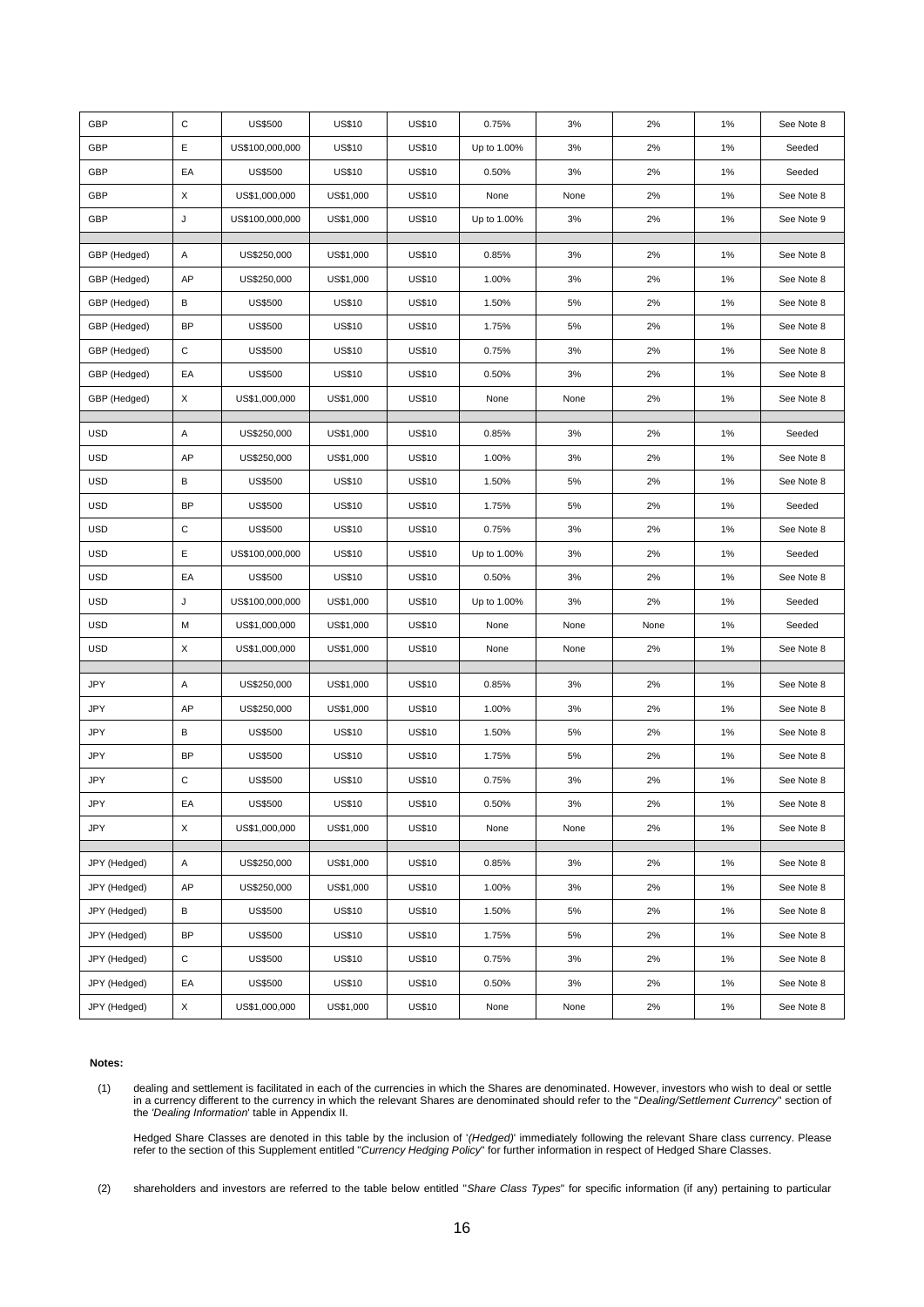#### class types.

- (3) or the equivalent amount in the currency in which the relevant class of Shares is denominated (or less at the discretion of the Manager).
- (4) being a percentage per annum of the Net Asset Value attributable to the relevant class of Shares. The Annual Management Fee is accrued daily based on the daily Net Asset Value attributable to the relevant class of Shares and is paid to the Manager monthly in arrears. The Manager is also entitled to be reimbursed by the Fund for its reasonable out-of-pocket expenses. The Manager is responsible for discharging the fees and expenses of the Investment Manager, the Promoter and the Distributors out of the fees it receives from the Fund.
- (5) the Directors may, in their absolute discretion and in respect of each subscription for Shares, charge a preliminary fee of up to the amount specified, being a percentage of the Net Asset Value of the Shares subscribed. This preliminary fee shall be paid to the Manager. The Manager may pay all or any part of the preliminary fee to financial intermediaries assisting with the sale of Shares in the Fund.
- (6) the Directors may, in their absolute discretion and in respect of each redemption of Shares, charge a redemption fee of up to the amount specified, being a percentage of the Net Asset Value of the redeemed Shares.

A redemption fee will only be charged if the Directors believe that the redeeming Shareholder: **(i)** is engaged in short term trading in a manner which is considered by the Directors, in their absolute discretion, to be inappropriate and/or not in the best interests of the Fund's Shareholders or **(ii)** is attempting any form of arbitrage on the yield of the Shares.

- (7) the Directors may, in their absolute discretion, charge a switching fee of up to 1% of the Net Asset Value of the Shares to be switched.
- (8) the continuing Initial Offer Period for this Share class shall end at 5.00 pm (Irish time) on 25 August 2022 unless such period is shortened or extended by the Directors and notified to the Central Bank.

See the table below entitled "*Share Class Initial Offer Price*" for details of the price per Share at which Shares may be subscribed during the Initial Offer Period.

Applications for Shares during the Initial Offer Period must be received (together with cleared funds and all required anti-money laundering documentation) during the Initial Offer Period. All applicants for Shares during the Initial Offer Period must complete (or arrange to have completed under conditions approved by the Directors) the Application Form.

(9) the Initial Offer Period for this Share class shall commence at 9.00 am (Irish time) on 1 March 2022 and shall end at 5.00 pm (Irish time) on 25 August 2022 unless such period is shortened or extended by the Directors and notified to the Central Bank.

See the table below entitled "Share Class Initial Offer Price" for details of the price per Share at which Shares may be subscribed during the Initial Offer Period.

Applications for Shares during the Initial Offer Period must be received (together with cleared funds and all required anti-money laundering documentation) during the Initial Offer Period. All applicants for Shares during the Initial Offer Period must complete (or arrange to have completed under conditions approved by the Directors) the Application Form.

| <b>Share Class Initial Offer Price</b>                                        |                            |  |  |  |
|-------------------------------------------------------------------------------|----------------------------|--|--|--|
| <b>Share Class(es)</b>                                                        | <b>Initial Offer Price</b> |  |  |  |
| All EUR denominated classes                                                   | €100                       |  |  |  |
| All GBP denominated classes                                                   | <b>Stg £100</b>            |  |  |  |
| All USD denominated classes (with the exception of USD denominated M classes) | <b>US\$100</b>             |  |  |  |
| All CHF denominated classes                                                   | CHF100                     |  |  |  |
| USD denominated M classes                                                     | US\$1,000                  |  |  |  |
| All JPY denominated classes                                                   | ¥10,000                    |  |  |  |

| <b>Share Class Types</b> |                                                                                                                                                                                                                                                                                                                                                           |  |  |
|--------------------------|-----------------------------------------------------------------------------------------------------------------------------------------------------------------------------------------------------------------------------------------------------------------------------------------------------------------------------------------------------------|--|--|
| C Classes                | The Annual Management Fee charged in respect of Shares of the C Classes is a "clean fee" insofar as it does<br>not include any provision to cover the payment of rebates to the holders of such Shares or the payment of<br>retrocessions, commissions or other monetary benefits to third parties involved in the distribution of such<br>Shares.        |  |  |
| <b>EA Classes</b>        | The Annual Management Fee chargeable in respect of Shares of the EA Classes has been set at a rate<br>intended to attract assets into the Fund. It is therefore intended that the EA Classes will only be available for<br>investment, in accordance with the provisions set out below, for a limited period following publication of this<br>Supplement. |  |  |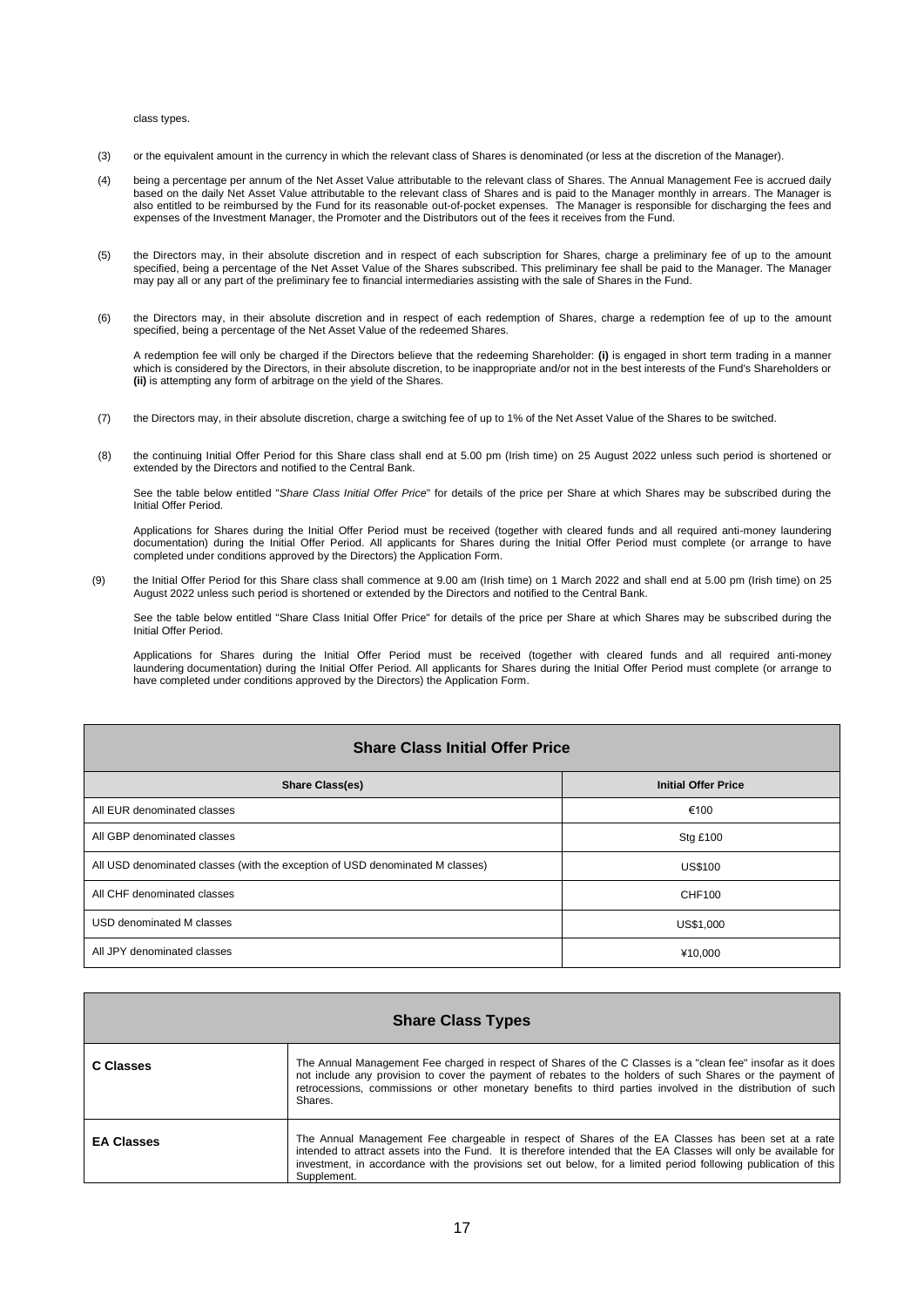|                  | Subject as set out below, the EA Classes shall be closed to all further subscriptions once the Net Asset Value of<br>the Fund has reached US\$300 million (or such other amount as the Directors may at their discretion determine).<br>For a period of up to 12 months following closure of the EA Classes in accordance with the preceding<br>paragraph, Existing EA Class Shareholders (as such term is defined below) may continue to subscribe for<br>Shares of any of the EA Classes provided that the total amount so invested by an Existing EA Class<br>Shareholder shall not exceed twice the Net Asset Value of that Shareholder's total holding of Shares in the EA<br>Classes calculated as at the time the EA Classes were closed to further subscriptions.<br>Once the Directors have exercised their discretion to close the EA Classes to further subscriptions in<br>accordance with the preceding paragraphs, a notice to that effect will be published on the Promoter's website at<br>www.lazardassetmanagement.com.<br>Shares of the EA Classes can be redeemed at any time in accordance with the normal redemption procedures<br>set out in the section of this Supplement entitled "Redemption Procedure".<br>For the purpose of this section: |
|------------------|-------------------------------------------------------------------------------------------------------------------------------------------------------------------------------------------------------------------------------------------------------------------------------------------------------------------------------------------------------------------------------------------------------------------------------------------------------------------------------------------------------------------------------------------------------------------------------------------------------------------------------------------------------------------------------------------------------------------------------------------------------------------------------------------------------------------------------------------------------------------------------------------------------------------------------------------------------------------------------------------------------------------------------------------------------------------------------------------------------------------------------------------------------------------------------------------------------------------------------------------------------------------------|
|                  | "Existing EA Class Shareholders" means the registered holders of Shares in any EA Class as at the time the EA<br>Classes are closed to further subscriptions in accordance with the preceding paragraphs.                                                                                                                                                                                                                                                                                                                                                                                                                                                                                                                                                                                                                                                                                                                                                                                                                                                                                                                                                                                                                                                               |
| <b>M Classes</b> | Shares in the M Classes are available for investment only to other funds managed or advised by a Lazard<br>Affiliate or to such other persons as the Manager may determine from time to time.<br>For the purposes of this section:                                                                                                                                                                                                                                                                                                                                                                                                                                                                                                                                                                                                                                                                                                                                                                                                                                                                                                                                                                                                                                      |
|                  | "Lazard Affiliate", means a company which has the ultimate parent of the Investment Manager as its ultimate<br>parent, or a company in which that company has at least 50% direct or indirect ownership.                                                                                                                                                                                                                                                                                                                                                                                                                                                                                                                                                                                                                                                                                                                                                                                                                                                                                                                                                                                                                                                                |
| <b>X Classes</b> | Shares in the X Classes may only be acquired or held by an investor who is party to a current Investor<br>Agreement (as such term is defined below).                                                                                                                                                                                                                                                                                                                                                                                                                                                                                                                                                                                                                                                                                                                                                                                                                                                                                                                                                                                                                                                                                                                    |
|                  | No transfer of Shares of the X Classes may be made unless the proposed transferee is party to a current<br>Investor Agreement.                                                                                                                                                                                                                                                                                                                                                                                                                                                                                                                                                                                                                                                                                                                                                                                                                                                                                                                                                                                                                                                                                                                                          |
|                  | No Annual Management Fees are charged to the assets attributable to the X Classes. Instead, Shareholders in<br>an X Class will be subject to such management fees in respect of their investment in the relevant X Class as are<br>set out in the Investor Agreement to which they are party, and for which they will be charged directly. In addition,<br>and with respect to their investment in an X Class, relevant Shareholders will be subject to all other<br>fees/charges applicable to an investment in an X Class as are specified in accordance with the terms of this<br>Prospectus.                                                                                                                                                                                                                                                                                                                                                                                                                                                                                                                                                                                                                                                                        |
|                  | The Company reserves the right, at the request of the Manager, to repurchase the entire holding of shares of<br>any X Class Shareholder, if the Investor Agreement to which the relevant Shareholder is party is terminated for<br>any reason whatsoever.                                                                                                                                                                                                                                                                                                                                                                                                                                                                                                                                                                                                                                                                                                                                                                                                                                                                                                                                                                                                               |
|                  | For the purpose of this section:                                                                                                                                                                                                                                                                                                                                                                                                                                                                                                                                                                                                                                                                                                                                                                                                                                                                                                                                                                                                                                                                                                                                                                                                                                        |
|                  | "Investor Agreement" means an agreement between a Lazard Affiliate and an investor in accordance with which<br>the investor has agreed to invest in an X Class and to pay the fees associated with such investment as are<br>specified in the agreement.                                                                                                                                                                                                                                                                                                                                                                                                                                                                                                                                                                                                                                                                                                                                                                                                                                                                                                                                                                                                                |
|                  | "Lazard Affiliate", means a company which has the ultimate parent of the Investment Manager as its ultimate<br>parent, or a company in which that company has at least 50% direct or indirect ownership.                                                                                                                                                                                                                                                                                                                                                                                                                                                                                                                                                                                                                                                                                                                                                                                                                                                                                                                                                                                                                                                                |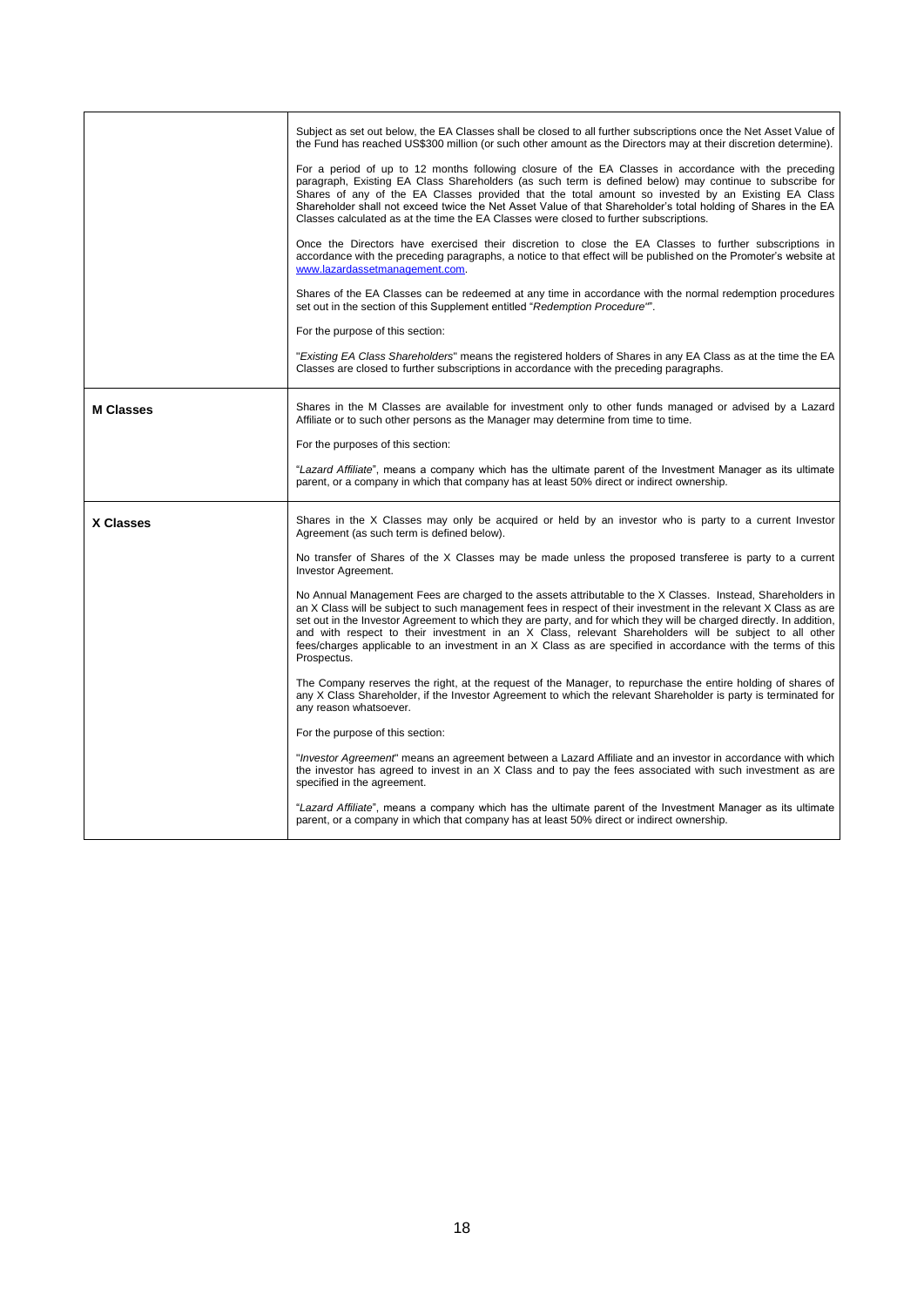## **APPENDIX II**

|                                                                    | <b>Dealing Information</b>                                                                                                                                                                                                                                                                                                                                                                                                                                                                                                                                                                                                                                                                                                                                                                                                                                                                                                                                                                                                                                                                                                                                                                                                                                                                     |
|--------------------------------------------------------------------|------------------------------------------------------------------------------------------------------------------------------------------------------------------------------------------------------------------------------------------------------------------------------------------------------------------------------------------------------------------------------------------------------------------------------------------------------------------------------------------------------------------------------------------------------------------------------------------------------------------------------------------------------------------------------------------------------------------------------------------------------------------------------------------------------------------------------------------------------------------------------------------------------------------------------------------------------------------------------------------------------------------------------------------------------------------------------------------------------------------------------------------------------------------------------------------------------------------------------------------------------------------------------------------------|
| <b>Business Day</b>                                                | a day on which the stock exchanges in London and New York are open for business.                                                                                                                                                                                                                                                                                                                                                                                                                                                                                                                                                                                                                                                                                                                                                                                                                                                                                                                                                                                                                                                                                                                                                                                                               |
| <b>Cut-Off Time</b>                                                | 3.00pm (Irish time) on the relevant Dealing Day*<br>being the point in time on a Dealing Day up until which applications for subscriptions, switches,<br>transfers and redemptions will be accepted.                                                                                                                                                                                                                                                                                                                                                                                                                                                                                                                                                                                                                                                                                                                                                                                                                                                                                                                                                                                                                                                                                           |
| <b>Dealing Contact Details</b>                                     | <b>Address: Lazard Global Active Funds plc</b><br>Tel: $+353539149888$<br>Sub-Fund: Lazard Global Thematic Focus Fund<br><b>Fax:</b> $+353539153901$<br>Lazard Fund Managers (Ireland) Limited<br><sup>C</sup> /o BNY Mellon Fund Services (Ireland) DAC<br><b>Wexford Business Park</b><br>Rochestown<br>Drinagh<br>Wexford<br>Y35 VY03<br>Ireland<br>Email Address: LazardIreland@bnymellon.com                                                                                                                                                                                                                                                                                                                                                                                                                                                                                                                                                                                                                                                                                                                                                                                                                                                                                              |
| <b>Dealing Day</b>                                                 | each Business Day.                                                                                                                                                                                                                                                                                                                                                                                                                                                                                                                                                                                                                                                                                                                                                                                                                                                                                                                                                                                                                                                                                                                                                                                                                                                                             |
| <b>Dealing/Settlement Currency</b>                                 | dealing and settlement is facilitated in each of the currencies in which the Shares are<br>denominated.<br>However, where payments in respect of the purchase or redemption of Shares or dividend<br>payments are tendered or requested in a currency other than the currency of denomination of the<br>relevant Share class, any necessary foreign exchange transactions will be arranged by the<br>Administrator for the account of and at the risk and expense of the relevant investor.<br>In the case of a purchase or redemption request which is received for a monetary amount, as<br>opposed to a number of Shares, the necessary foreign exchange transaction will be arranged at<br>the exchange rate prevailing on the relevant Dealing Day.<br>In the case of a purchase or redemption request which is received for a number of Shares, any<br>necessary foreign exchange transaction will be arranged once the relevant Net Asset Value per<br>Share has been determined and at the prevailing exchange rate at that time.<br>In the case of dividends, any necessary foreign exchange transaction will be arranged at the<br>prevailing exchange rate on the Business Day prior to the date on which the dividend is paid.<br>Transaction costs will be borne by the investor. |
| <b>Fund Base Currency</b>                                          | US Dollar (USD)                                                                                                                                                                                                                                                                                                                                                                                                                                                                                                                                                                                                                                                                                                                                                                                                                                                                                                                                                                                                                                                                                                                                                                                                                                                                                |
| <b>Settlement Deadline</b><br>(for receipt of subscription monies) | within three (3) Business Days of the Dealing Day in respect of which the subscription request<br>was submitted.**<br>** Subscription payments net of all bank charges must be made in the currency in which the order<br>was placed and should be paid by telegraphic transfer to the bank account specified at the<br>time of dealing (except where local banking practices do not allow electronic bank transfers).                                                                                                                                                                                                                                                                                                                                                                                                                                                                                                                                                                                                                                                                                                                                                                                                                                                                         |
| <b>Settlement Deadline</b><br>(for payment of redemption proceeds) | within three (3) Business Days of the Dealing Day on which the redemption is effected***<br>$***$<br>provided that all required documentation has been furnished to the Manager and any matters<br>requiring verification (e.g. account details) have been duly verified.<br>In the case of a partial redemption of a Shareholder's holding, the Administrator will advise<br>the Shareholder of the remaining Shares held.<br>Redemption payments will be sent by telegraphic transfer to the bank account detailed on<br>the Application Form or as subsequently notified to the Administrator in writing.                                                                                                                                                                                                                                                                                                                                                                                                                                                                                                                                                                                                                                                                                   |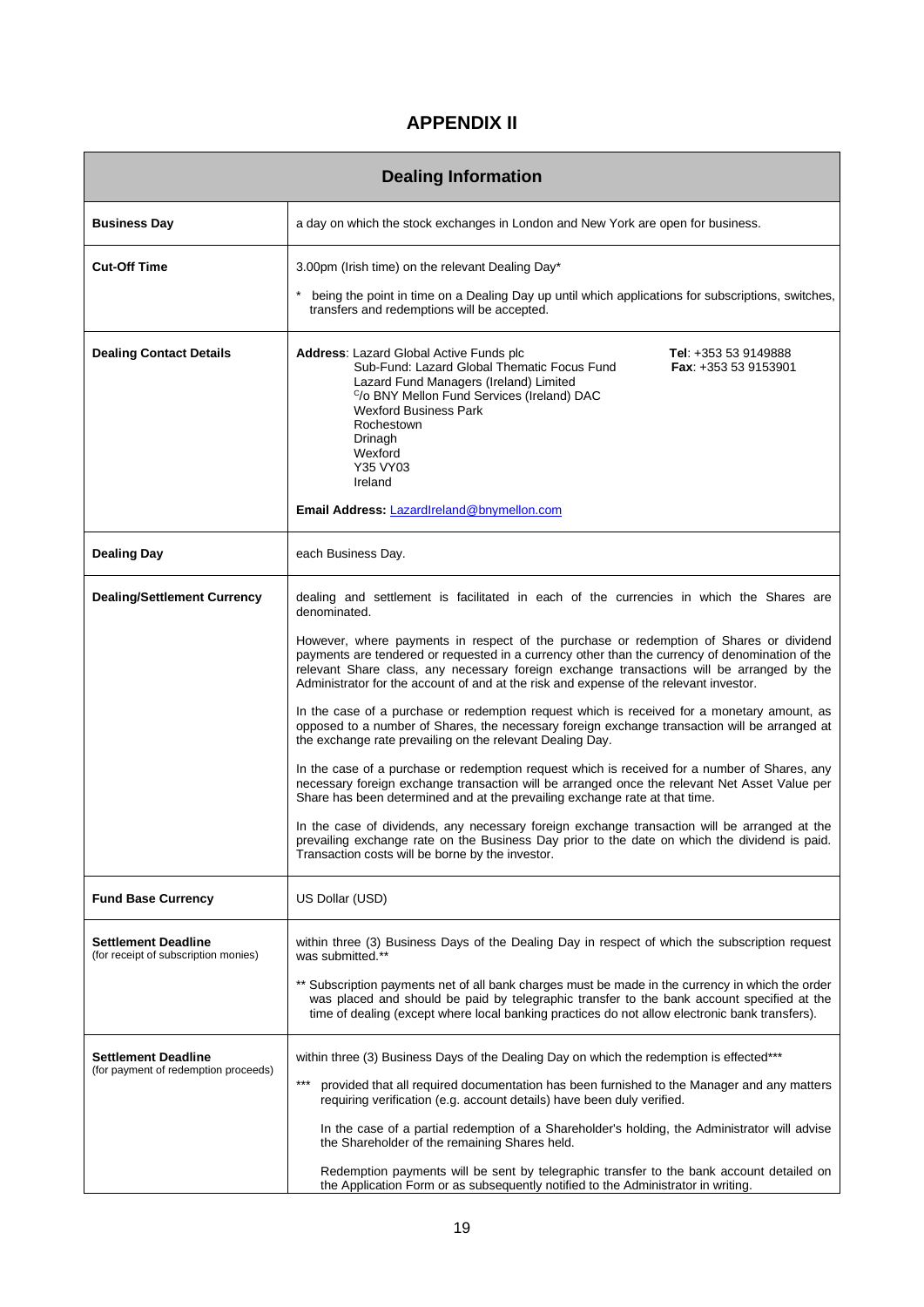| <b>Share Price</b>             | Shares can be bought and sold on any Dealing Day at the relevant Net Asset Value per Share.**                                                                                                                                                                                                                                                                  |
|--------------------------------|----------------------------------------------------------------------------------------------------------------------------------------------------------------------------------------------------------------------------------------------------------------------------------------------------------------------------------------------------------------|
|                                | ** see section below entitled "Dilution and Swing Pricing" for information as to how the Net Asset<br>Value per Share may be adjusted on any Dealing Day in calculating the Share Price in order<br>to counteract the effects of dilution.                                                                                                                     |
|                                | Additionally, a preliminary fee may be charged on subscription and a redemption fee on<br>redemption, but only in accordance with the terms specified in Appendix I of this Supplement.                                                                                                                                                                        |
| <b>Share Price Publication</b> | the latest Net Asset Value per Share, expressed in the currency of denomination of the relevant<br>Share class, will be available during normal business hours every Business Day at the offices of<br>the Administrator and the Promoter and will be published on the Promoter's website at<br>www.lazardassetmanagement.com (which must be kept up-to-date). |
| <b>Valuation Day</b>           | each weekday, being Monday to Friday, whether a Dealing Day or not, other than weekdays on<br>which the following public holidays fall: Christmas Day, the day following Christmas Day, New<br>Year's Day, Good Friday, Easter Monday and any public holiday arising as a result of the<br>foregoing public holidays falling on a Saturday or Sunday.          |
| <b>Valuation Point</b>         | 4.00 pm (New York time) on each Dealing Day and on each Valuation Day.                                                                                                                                                                                                                                                                                         |

## **VALUATION OF ASSETS**

The Net Asset Value of the Fund and of each Share class will be calculated by the Administrator as at each Valuation Point in accordance with the requirements of the Articles and full details are set out under the heading *"Statutory and General Information"* in the Prospectus.

Applications for subscriptions and redemptions properly received will be processed on a Dealing Day. The Net Asset Value of the Fund and of each Share class will be available on each Valuation Day, whether such Valuation Day is a Dealing Day or not.

#### **SHARE PRICE**

Shares are issued and redeemed at a single price, being the Net Asset Value per Share of the relevant class, which may be adjusted in the manner set out immediately below in the section entitled 'Dilution and Swing Pricing'.

### **DILUTION AND SWING PRICING**

Certain costs are customarily incurred when a Fund has to buy or sell portfolio assets in order to satisfy or give effect to requests for subscription or redemption of its Shares.

These dealing costs comprise Duties and Charges incurred in the purchase or sale of Investments and include the costs associated with spreads – i.e. the costs to a Fund associated with spreads between the estimated value attributed to Investments when calculating its Net Asset Value and the actual price at which such Investments are ultimately bought or sold by the Fund in the market place ("**Spreads**"). The incurring of such costs by the Fund can result in the Fund's value being diminished or 'diluted'.

With a view to mitigating the effects of dilution on the Fund, in certain circumstances, and at the Directors' discretion, the Company applies a dilution adjustment in the calculation of the Share Price for its Shares, a policy known as "swing pricing".

Swing pricing, where applied to the Fund, aims to apply the burden of the costs associated with dealing in the Fund's Shares to the investors that actually request those Share deals on any particular Dealing Day, and not to the Shareholders in the Fund who are not trading in the Fund's Shares on the relevant Dealing Day. In this way, although it is not the aim of swing pricing to enhance results over time, it operates to mitigate the adverse effects of dilution as a result of those costs and to preserve and protect the value of shareholdings, thereby benefiting long-term Shareholders' net returns.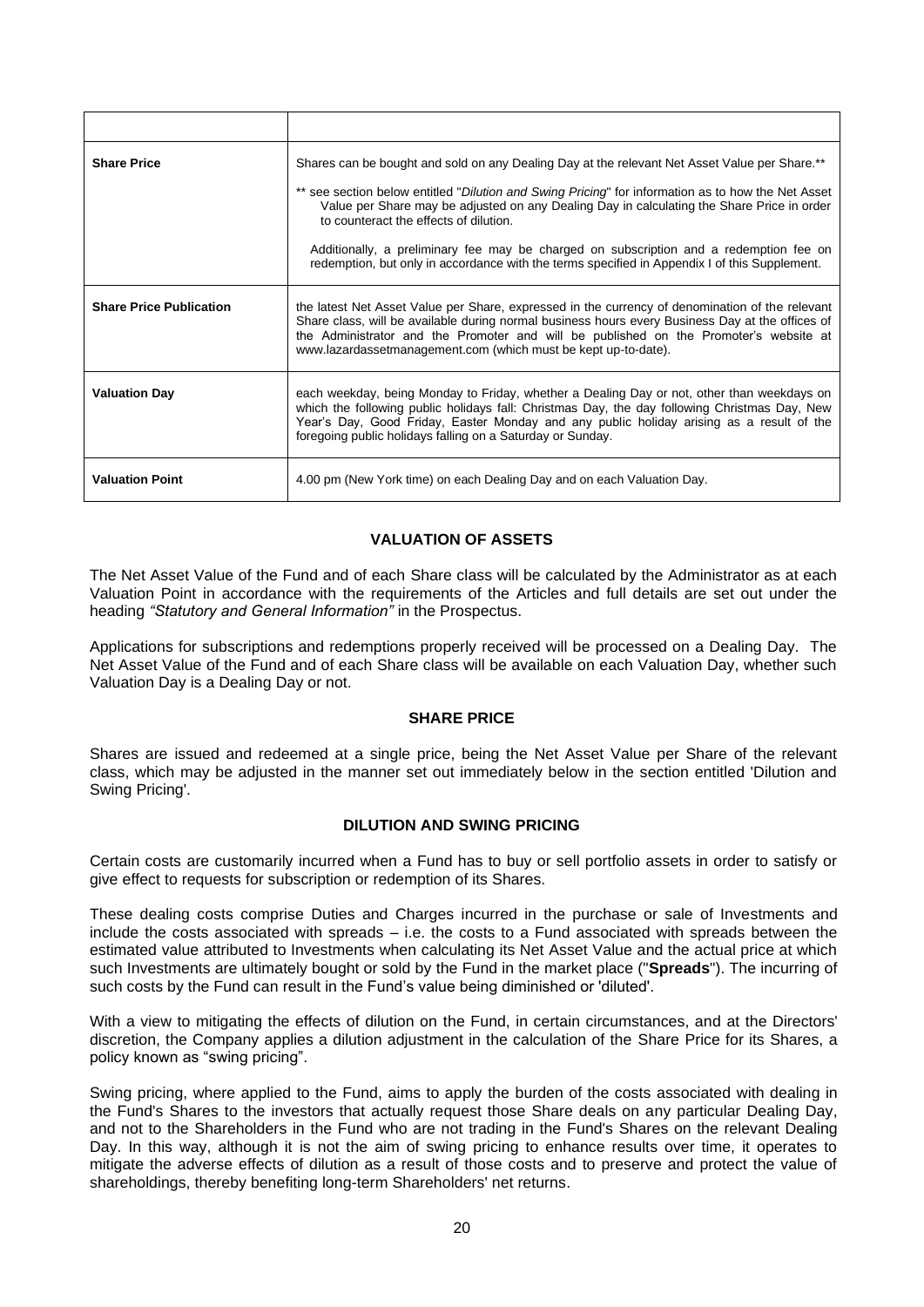Swing pricing will operate in a manner that will aim to ensure that when, on any particular Dealing Day, the net dealing position exceeds a certain threshold, the Company will have the discretion to adjust the price for the Fund's Shares on that day so as to include a provision to account for the estimated associated costs. In this way, on any Dealing Day on which such an adjustment is applied, investors dealing in the Fund's Shares on that day, rather than the Fund itself (i.e. not the then existing or continuing Shareholders of the Fund), will bear the costs estimated to be incurred when buying or selling portfolio assets in order to satisfy or give effect to the dealing requests received.

Swing pricing, where applied, will involve pricing the Shares of the Fund as set out below:

- (i) where the Fund is in a net subscription position on any particular Dealing Day (i.e. where total purchases of the Fund's Shares exceeds total redemptions) and that net position exceeds a certain threshold determined by the Company at its discretion, the Net Asset Value per Share may be adjusted upwards by an appropriate percentage factor (not ordinarily exceeding 1% of the Net Asset Value per Share) to account for Duties and Charges (including the costs associated with Spreads). Investors subscribing and/or redeeming Shares of a Class in the Fund on that particular Dealing Day will deal at this Share Price, being the Net Asset Value per Share of the relevant Class adjusted upwards; and
	- (ii) where the Fund is in a net redemption position on a particular Dealing Day (i.e. where total redemptions of the Fund's Shares exceeds total subscriptions), and that net position exceeds a certain threshold determined by the Company at its discretion, the Net Asset Value per Share may be adjusted downwards by an appropriate percentage factor (not ordinarily exceeding 1% of the Net Asset Value per Share) to account for Duties and Charges (including the costs associated with Spreads). Investors subscribing and/or redeeming Shares of a Class in the Fund on that particular Dealing Day will deal at this Share Price, being the Net Asset Value per Share of the relevant Class adjusted downwards.

Accordingly, where applied for the purpose of calculating the Share Price on any particular Dealing Day, the swing pricing mechanism will involve the relevant Net Asset Value per Share being either increased to arrive at the Share Price (when the Fund is in a net subscription position) or decreased (when the Fund is in a net redemption position) by a percentage factor determined by the Company from time to time at its sole discretion (the "**Swing Adjustment**").

Since the Swing Adjustment for the Fund will be calculated by reference to the estimated or predicted costs of dealing in the underlying Investments of the Fund, including any dealing Spreads, and these can vary with market conditions, this means that the amount of the Swing Adjustment may vary over time. However, as indicated above, the Swing Adjustment, where applied to the Fund, shall not ordinarily exceed 1% of the Net Asset Value per Share. In exceptional circumstances, however, and only where deemed by the Directors to be necessary in order to protect Shareholders' interests in the Fund, the Swing Adjustment may exceed this threshold.

Where a Swing Adjustment is applied on any particular Dealing Day, it is applied to the Net Asset Value per Share. The Net Asset Value per Share of each Class of Shares of the Fund is calculated separately, but any Swing Adjustment will in percentage terms affect the Net Asset Value per Share of each Class of the Fund in an identical manner. Investors who subscribe into or redeem from the same Class of Shares on any particular Dealing Day will deal at a single price, being the Net Asset Value per Share of the relevant Class as adjusted, where relevant, by the Swing Adjustment. The Share Price for Shares of a particular Class on any Dealing Day will therefore always be the same regardless of whether an investor is subscribing into or redeeming from that Class. Where no Swing Adjustment is applied, investors will subscribe and redeem at the unadjusted Net Asset Value per Share for the relevant Class.

As indicated, the Swing Adjustment will be of a level that the Company considers appropriate to mitigate the dilutionary effects of the Duties and Charges which may be incurred by the Fund as a result of having to acquire or dispose of assets for the portfolio, as relevant, following subscriptions, redemptions and/or switches in and out of the Fund on the relevant Dealing Day. Importantly, the Swing Adjustment is designed to account for an approximation or estimate of the relevant dealing costs and may not reflect exactly (either underestimating or overestimating) the precise costs that are ultimately incurred. Any such overestimate will accrue to the benefit of the Fund, whereas any underestimate shall be borne by the Fund.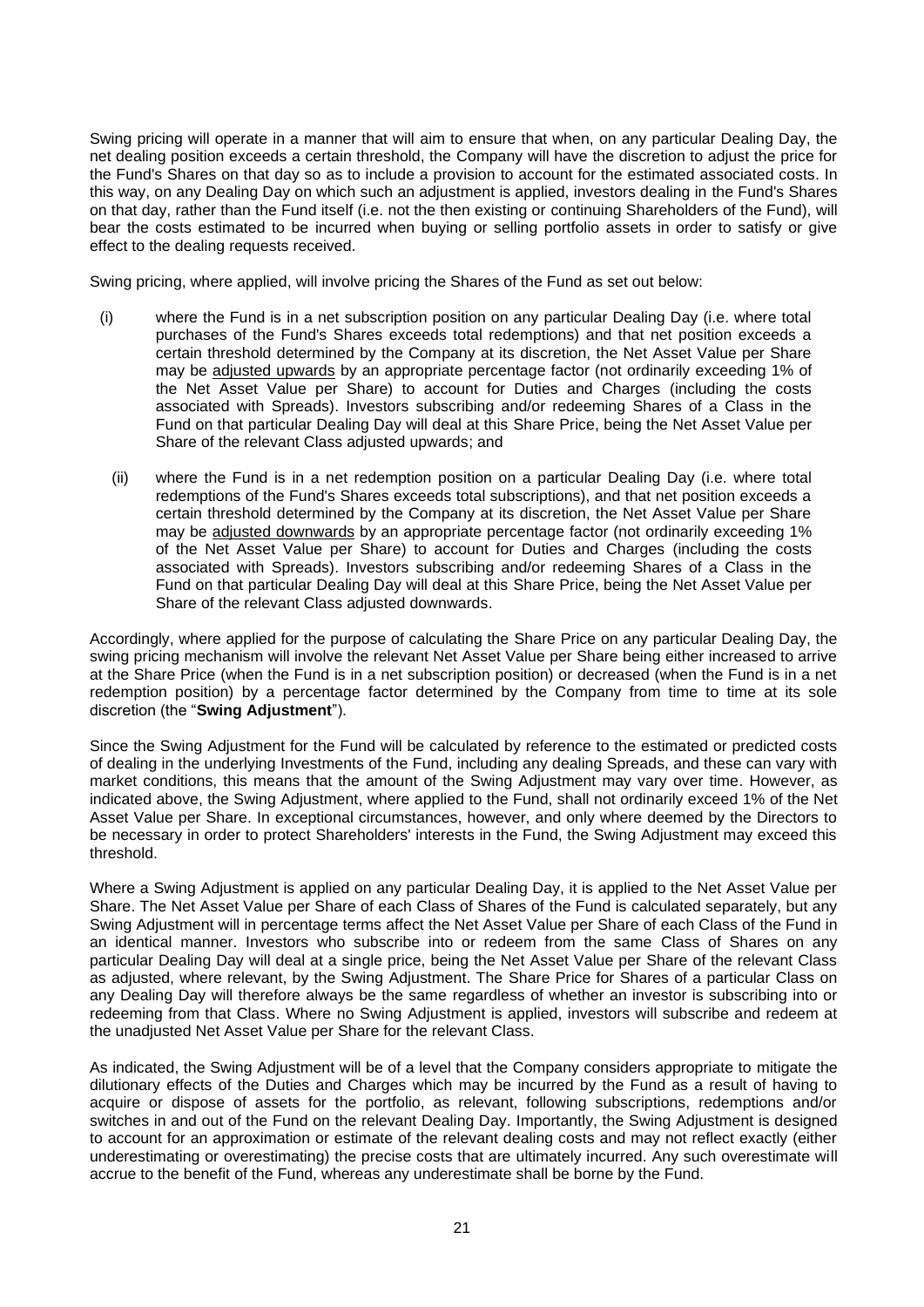Additionally, a Swing Adjustment will typically only be applied if, on a given Dealing Day, the relevant net dealing position in the Fund exceeds a level (the "**Swing Threshold**") that has been pre-determined by the Company at its discretion. The Company, however, retains the discretion not to apply a Swing Adjustment, where this is considered to be in the best interests of Shareholders of the Fund as a whole. Where the Fund is experiencing net subscriptions or net redemptions of Shares and a Swing Adjustment is not applied, there may be an adverse dilutionary impact on the value of the Fund. The Company may also in the future remove the Swing Threshold for the Fund with the result that, when calculating the Share Price, the Net Asset Value of its Shares would be adjusted whenever there are net purchases or net redemptions of Shares.

The Company will not benefit from the operation of swing pricing and it will be imposed only in a manner, that, so far as is practicable, is fair to Shareholders and solely for the purposes of reducing dilution. At all times, a robust governance framework will be operated by the Company in relation to its application and use of swing pricing so as to ensure that both the Swing Threshold and the level of any Swing Adjustment are subject to appropriate review and revision as necessary taking into consideration the best interests of Shareholders.

### **SUBSCRIPTION PROCEDURE**

All applicants subscribing for Shares must complete the application form prescribed by the Directors in relation to the Fund ("**Application Form**") and comply promptly with all necessary money laundering clearance requirements.

An Application Form accompanies this Supplement and sets out the methods by which and to whom the subscription monies should be sent. Application Forms shall (save as determined by the Manager) be irrevocable and may be sent by facsimile to the Administrator at the risk of the applicant.

The original Application Form should be sent to arrive with the Administrator within four Business Days of the date on which the application for Shares was made. All required anti-money laundering documentation (including such original documentation as may be required) should accompany the original Application Form.

Failure to provide the original Application Form and all required anti-money laundering documentation within the time period referred to in the previous paragraph may, at the discretion of the Manager, result in the compulsory redemption of the relevant Shares.

Applicants will be unable to redeem Shares on request until the original Application Form and all required anti-money laundering documentation has been received by the Administrator in a form satisfactory to it, and accepted.

Shareholders may subscribe for further Shares (i.e. post their initial subscription) by telephoning or sending a fax to the Administrator or by such other means as the Company may permit. Telephone dealing will be recorded by the Administrator.

All subscription requests received after the Initial Offer Period for the relevant Shares has closed will be dealt with on a forward pricing basis (i.e. by reference to the Net Asset Value of the Shares subscribed calculated as at the Valuation Point for the Dealing Day on which the subscription is effected).

Applications for Shares received after the Initial Offer Period for such Shares has closed must be received and accepted before the Cut-Off Time for the Dealing Day on which the subscription is to be effected. No application will be considered received and accepted by the Administrator until **(a)** a completed Application Form and **(b)** all required anti-money laundering documentation, have been received by the Administrator and both **(a)** and **(b)** satisfy the requirements of the Administrator.

Any such applications (as referred to in the previous paragraph) received after the Cut-Off Time for the relevant Dealing Day will normally be held over until the next following Dealing Day. However, in exceptional circumstances, applications received after the Cut-Off Time but prior to the Valuation Point for a particular Dealing Day may be accepted for dealing on that Dealing Day at the discretion of the Manager. Any request for subscription on a particular Dealing Day received after the Valuation Point for that Dealing Day will be held over until the next Dealing Day.